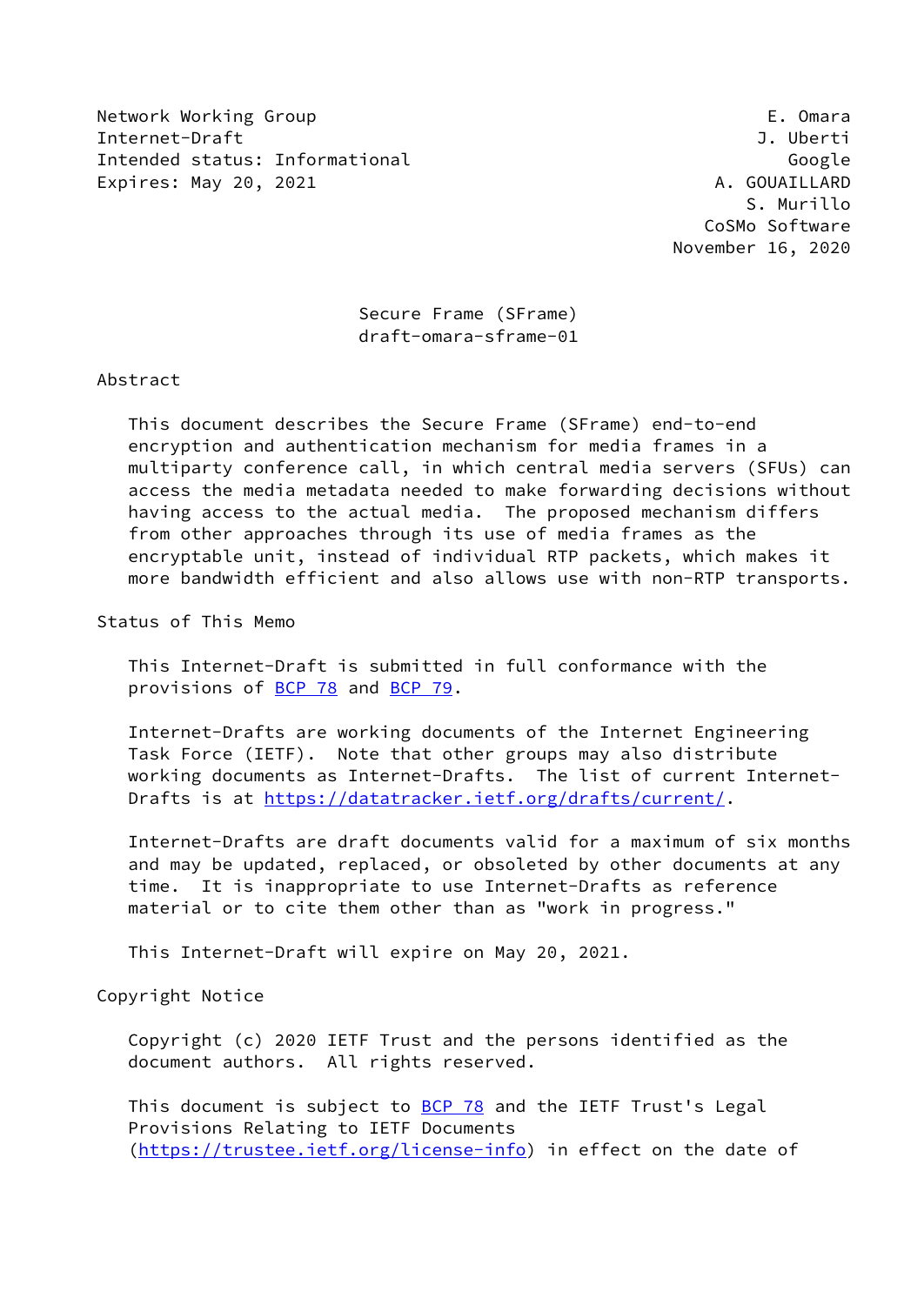Internet-Draft SFrame SFrame November 2020

 publication of this document. Please review these documents carefully, as they describe your rights and restrictions with respect to this document. Code Components extracted from this document must include Simplified BSD License text as described in Section 4.e of the Trust Legal Provisions and are provided without warranty as described in the Simplified BSD License.

Table of Contents

| $\mathbf{\underline{1}}$ . |                                                               |  |  |  |  |  |  |  |  |  | $\overline{3}$  |
|----------------------------|---------------------------------------------------------------|--|--|--|--|--|--|--|--|--|-----------------|
| $\overline{2}$ .           |                                                               |  |  |  |  |  |  |  |  |  | $\overline{4}$  |
| 3.                         |                                                               |  |  |  |  |  |  |  |  |  | $\overline{4}$  |
| 4.<br>SFrame               |                                                               |  |  |  |  |  |  |  |  |  | $\overline{5}$  |
| 4.1.                       |                                                               |  |  |  |  |  |  |  |  |  | $\overline{1}$  |
| 4.2.                       |                                                               |  |  |  |  |  |  |  |  |  | $\overline{1}$  |
|                            |                                                               |  |  |  |  |  |  |  |  |  | $\underline{8}$ |
| 4.3.1.                     |                                                               |  |  |  |  |  |  |  |  |  | 9               |
| 4.3.2.                     |                                                               |  |  |  |  |  |  |  |  |  | $\overline{9}$  |
| 4.3.3.                     |                                                               |  |  |  |  |  |  |  |  |  | 10              |
| 4.3.4.                     | Decryption $\ldots \ldots \ldots \ldots \ldots \ldots \ldots$ |  |  |  |  |  |  |  |  |  | 12              |
| 4.3.5.                     | Duplicate Frames                                              |  |  |  |  |  |  |  |  |  | 12              |
| 4.4.                       |                                                               |  |  |  |  |  |  |  |  |  | 12              |
|                            |                                                               |  |  |  |  |  |  |  |  |  | 14              |
|                            | 4.5.1. AES-CM with SHA2                                       |  |  |  |  |  |  |  |  |  | 15              |
|                            |                                                               |  |  |  |  |  |  |  |  |  | 16              |
| 5.1.                       |                                                               |  |  |  |  |  |  |  |  |  | 16              |
| 5.2.                       |                                                               |  |  |  |  |  |  |  |  |  | 17              |
| 6.                         |                                                               |  |  |  |  |  |  |  |  |  | 18              |
| 6.1.                       |                                                               |  |  |  |  |  |  |  |  |  | 18              |
| 6.1.1.                     | LastN and RTP stream reuse                                    |  |  |  |  |  |  |  |  |  | 19              |
|                            |                                                               |  |  |  |  |  |  |  |  |  | <b>19</b>       |
| 6.1.3.                     |                                                               |  |  |  |  |  |  |  |  |  | 19              |
|                            |                                                               |  |  |  |  |  |  |  |  |  | 20              |
| 6.3.                       |                                                               |  |  |  |  |  |  |  |  |  | 20              |
| 7.                         |                                                               |  |  |  |  |  |  |  |  |  | 20              |
| 7.1.                       |                                                               |  |  |  |  |  |  |  |  |  | 20              |
| 7.2.                       |                                                               |  |  |  |  |  |  |  |  |  | 21              |
|                            |                                                               |  |  |  |  |  |  |  |  |  | 21              |
|                            |                                                               |  |  |  |  |  |  |  |  |  | 22              |
| 7.3.2.                     |                                                               |  |  |  |  |  |  |  |  |  |                 |
| 8.                         | Security Considerations 22                                    |  |  |  |  |  |  |  |  |  |                 |
|                            |                                                               |  |  |  |  |  |  |  |  |  |                 |
|                            |                                                               |  |  |  |  |  |  |  |  |  | 22              |
|                            |                                                               |  |  |  |  |  |  |  |  |  |                 |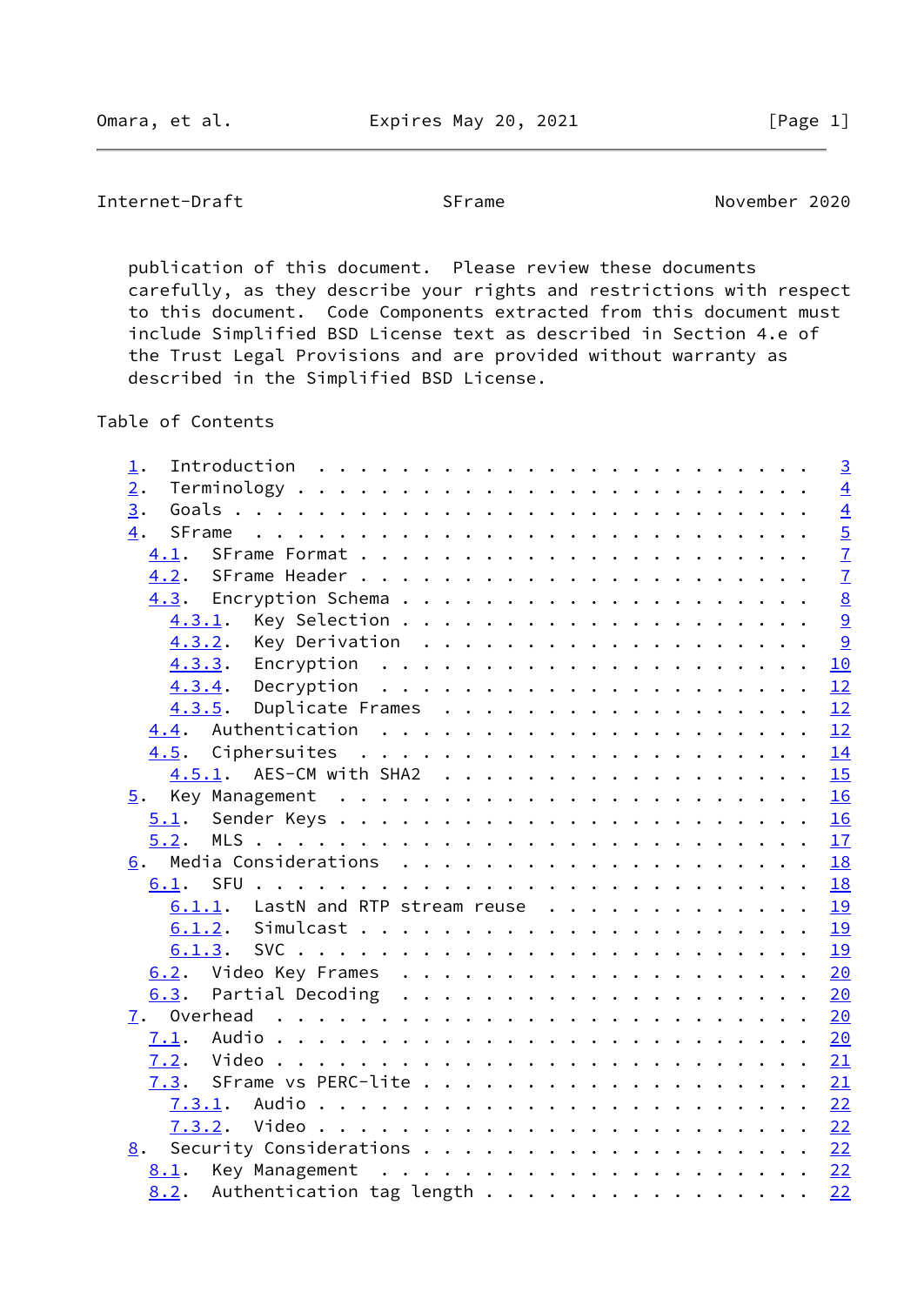| 10.1. Normative References 23   |  |  |  |  |  |  |  |  |  |
|---------------------------------|--|--|--|--|--|--|--|--|--|
| 10.2. Informative References 23 |  |  |  |  |  |  |  |  |  |
|                                 |  |  |  |  |  |  |  |  |  |

Omara, et al. **Expires May 20, 2021** [Page 2]

<span id="page-2-1"></span>Internet-Draft SFrame November 2020

#### <span id="page-2-0"></span>[1](#page-2-0). Introduction

 Modern multi-party video call systems use Selective Forwarding Unit (SFU) servers to efficiently route RTP streams to call endpoints based on factors such as available bandwidth, desired video size, codec support, and other factors. In order for the SFU to work properly though, it needs to be able to access RTP metadata and RTCP feedback messages, which is not possible if all RTP/RTCP traffic is end-to-end encrypted.

As such, two layers of encryptions and authentication are required:

- 1. Hop-by-hop (HBH) encryption of media, metadata, and feedback messages between the the endpoints and SFU
- 2. End-to-end (E2E) encryption of media between the endpoints

 While DTLS-SRTP can be used as an efficient HBH mechanism, it is inherently point-to-point and therefore not suitable for a SFU context. In addition, given the various scenarios in which video calling occurs, minimizing the bandwidth overhead of end-to-end encryption is also an important goal.

 This document proposes a new end-to-end encryption mechanism known as SFrame, specifically designed to work in group conference calls with SFUs.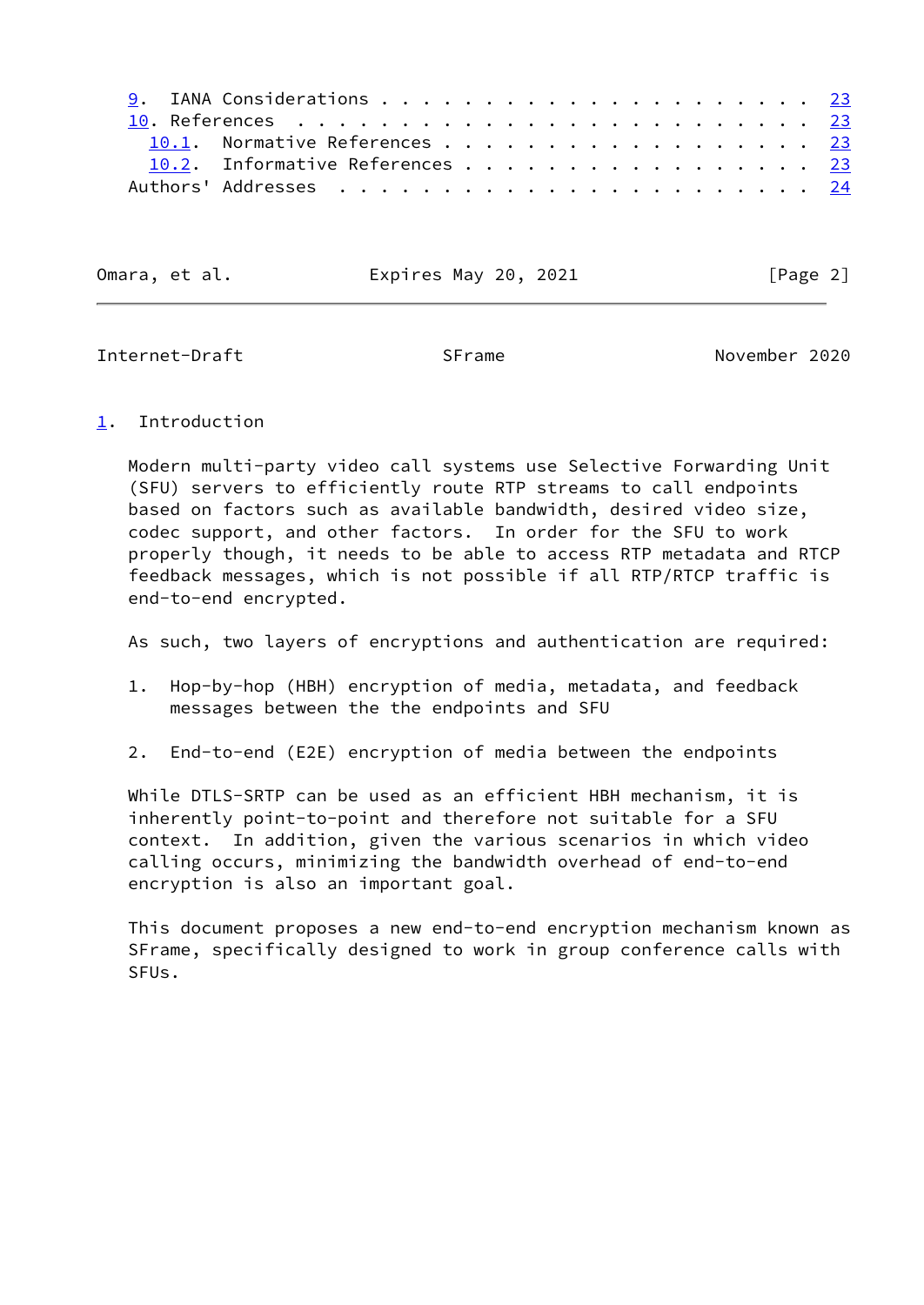Omara, et al. **Expires May 20, 2021** [Page 3]

<span id="page-3-1"></span>Internet-Draft SFrame SFrame November 2020

 +-------------------------------+-------------------------------+^+  $|V=2|P|X|$  CC  $|M|$  PT  $|$  sequence number +-------------------------------+-------------------------------+ | timestamp +---------------------------------------------------------------+ | synchronization source (SSRC) identifier  $| \ |$  |=+=+=+=+=+=+=+=+=+=+=+=+=+=+=+=+=+=+=+=+=+=+=+=+=+=+=+=+=+=+=+=| | | contributing source (CSRC) identifiers | | | .... | .... | .... | .... | .... | .... | .... | .... | .... | .... | .... | .... | .... | .... | .... | ... +---------------------------------------------------------------+ | RTP extension(s) (OPTIONAL) +^---------------------+------------------------------------------+ | | | payload header | | | | +--------------------+ payload ... | | | | | | +^+---------------------------------------------------------------+^+ authentication tag | +---------------------------------------------------------------+ | | | ++ Encrypted Portion example and the Authenticated Portion +--+

#### SRTP packet format

# <span id="page-3-0"></span>[2](#page-3-0). Terminology

 The key words "MUST", "MUST NOT", "REQUIRED", "SHALL", "SHALL NOT", "SHOULD", "SHOULD NOT", "RECOMMENDED", "NOT RECOMMENDED", "MAY", and "OPTIONAL" in this document are to be interpreted as described in [BCP](https://datatracker.ietf.org/doc/pdf/bcp14) [14](https://datatracker.ietf.org/doc/pdf/bcp14) [[RFC2119\]](https://datatracker.ietf.org/doc/pdf/rfc2119) [\[RFC8174](https://datatracker.ietf.org/doc/pdf/rfc8174)] when, and only when, they appear in all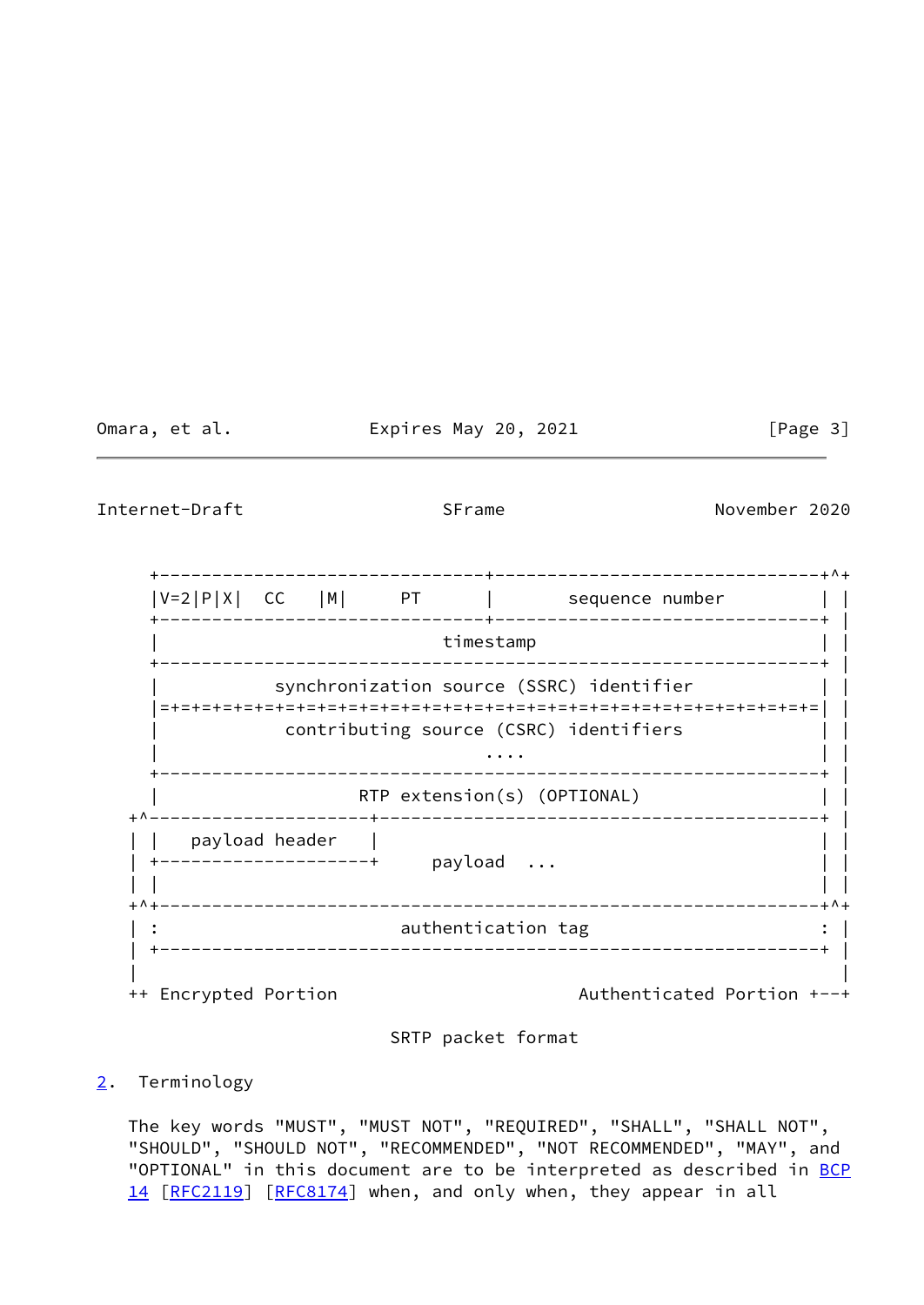capitals, as shown here.

SFU: Selective Forwarding Unit (AKA RTP Switch)

IV: Initialization Vector

MAC: Message Authentication Code

E2EE: End to End Encryption

HBH: Hop By Hop

KMS: Key Management System

<span id="page-4-0"></span>[3](#page-4-0). Goals

 SFrame is designed to be a suitable E2EE protection scheme for conference call media in a broad range of scenarios, as outlined by the following goals:

| Omara, et al. | Expires May 20, 2021 | [Page 4] |
|---------------|----------------------|----------|
|               |                      |          |

<span id="page-4-1"></span>Internet-Draft SFrame November 2020

- 1. Provide an secure E2EE mechanism for audio and video in conference calls that can be used with arbitrary SFU servers.
- 2. Decouple media encryption from key management to allow SFrame to be used with an arbitrary KMS.
- 3. Minimize packet expansion to allow successful conferencing in as many network conditions as possible.
- 4. Independence from the underlying transport, including use in non- RTP transports, e.g., WebTransport.
- 5. When used with RTP and its associated error resilience mechanisms, i.e., RTX and FEC, require no special handling for RTX and FEC packets.
- 6. Minimize the changes needed in SFU servers.
- 7. Minimize the changes needed in endpoints.
- 8. Work with the most popular audio and video codecs used in conferencing scenarios.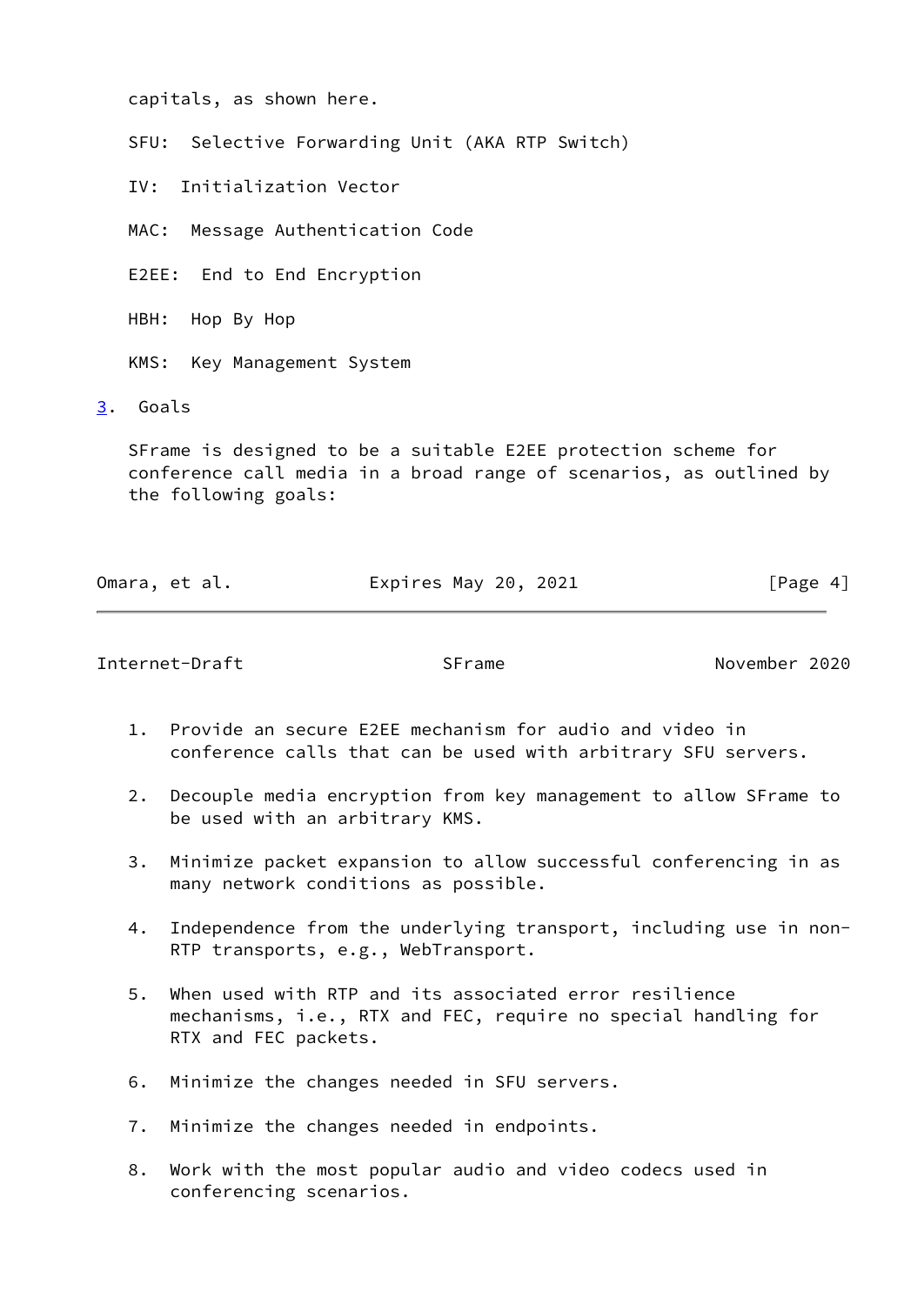### <span id="page-5-0"></span>[4](#page-5-0). SFrame

 We propose a frame level encryption mechanism that provides effective end-to-end encryption, is simple to implement, has no dependencies on RTP, and minimizes encryption bandwidth overhead. Because SFrame encrypts the full frame, rather than individual packets, bandwidth overhead is reduced by having a single IV and authentication tag for each media frame.

 Also, because media is encrypted prior to packetization, the encrypted frame is packetized using a generic RTP packetizer instead of codec-dependent packetization mechanisms. With this move to a generic packetizer, media metadata is moved from codec-specific mechanisms to a generic frame RTP header extension which, while visible to the SFU, is authenticated end-to-end. This extension includes metadata needed for SFU routing such as resolution, frame beginning and end markers, etc.

 The generic packetizer splits the E2E encrypted media frame into one or more RTP packets and adds the SFrame header to the beginning of the first packet and an auth tag to the end of the last packet.

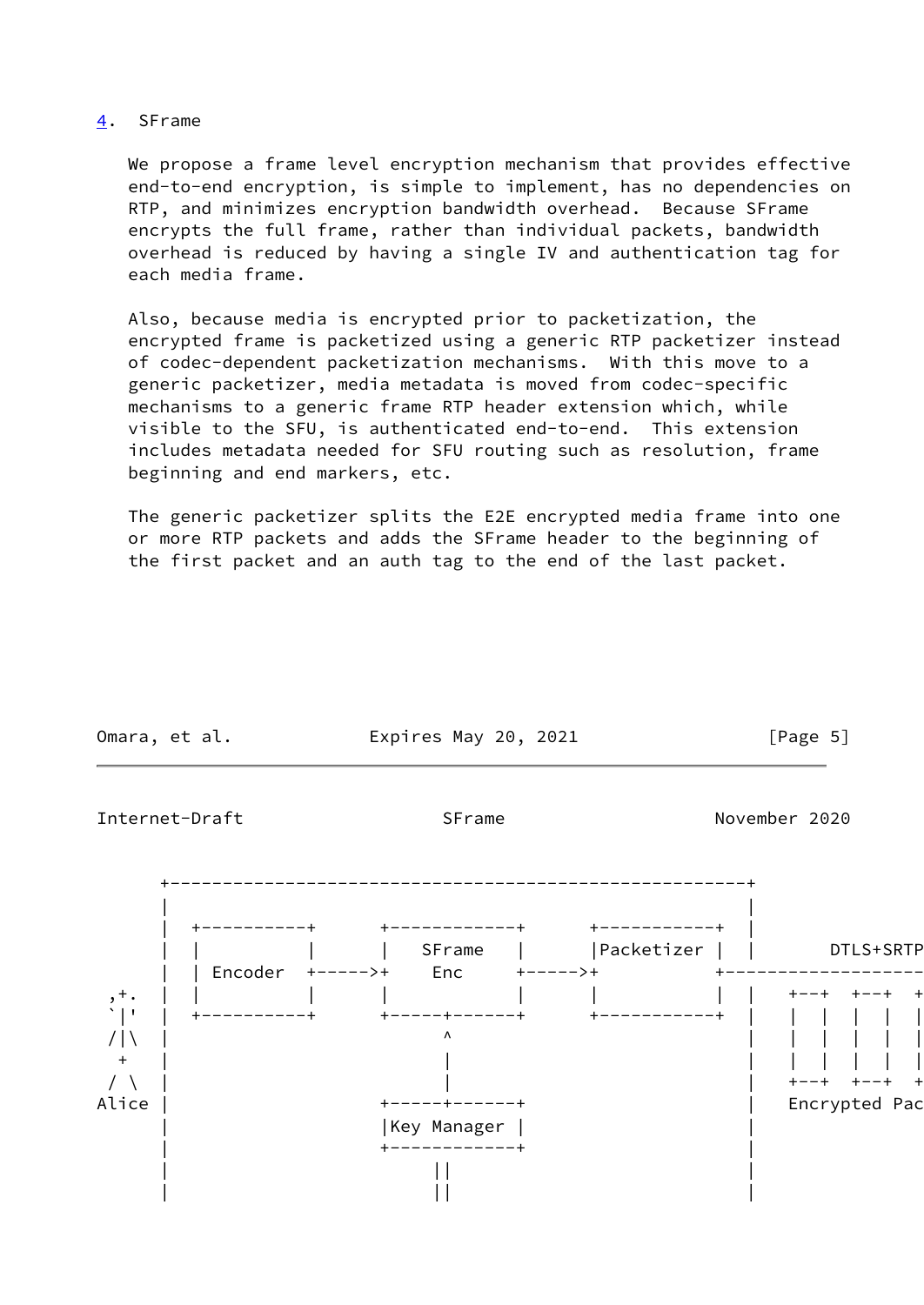

Expires May 20, 2021 [Page 6]

<span id="page-6-1"></span>Internet-Draft SFrame November 2020

<span id="page-6-0"></span>[4.1](#page-6-0). SFrame Format

 +------------+------------------------------------------+^+ |S|LEN|X|KID | Frame Counter | | +^+------------+------------------------------------------+ | | | | | | | | | | | | |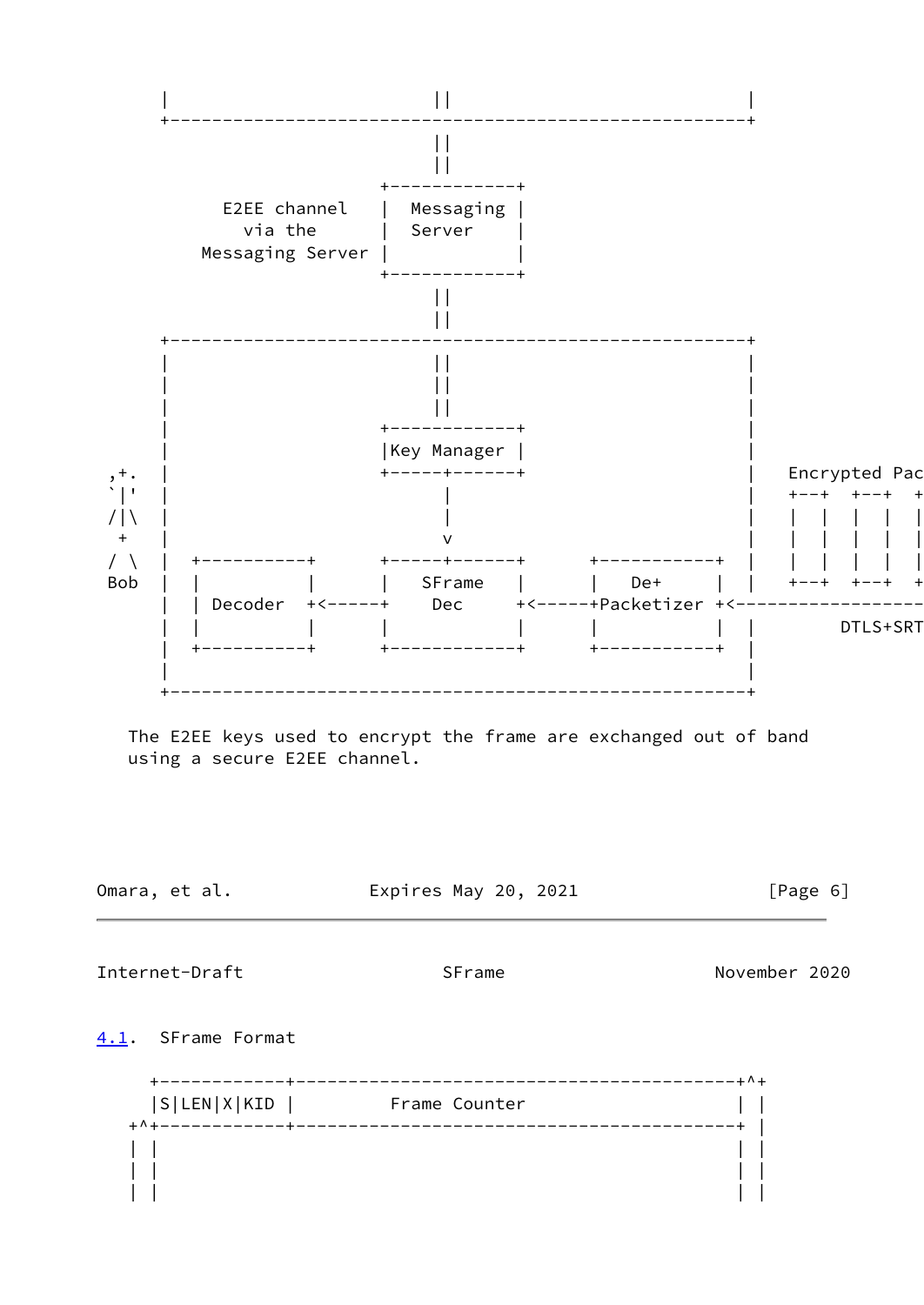

<span id="page-7-0"></span>[4.2](#page-7-0). SFrame Header

 Since each endpoint can send multiple media layers, each frame will have a unique frame counter that will be used to derive the encryption IV. The frame counter must be unique and monotonically increasing to avoid IV reuse.

 As each sender will use their own key for encryption, so the SFrame header will include the key id to allow the receiver to identify the key that needs to be used for decrypting.

 Both the frame counter and the key id are encoded in a variable length format to decrease the overhead, so the first byte in the Sframe header is fixed and contains the header metadata with the following format:

 0 1 2 3 4 5 6 7 +-+-+-+-+-+-+-+-+ |S|LEN |X| K | +-+-+-+-+-+-+-+-+ SFrame header metadata

 Signature flag (S): 1 bit This field indicates the payload contains a signature if set. Counter Length (LEN): 3 bits This field indicates the length of the CTR fields in bytes. Extended Key Id Flag (X): 1 bit Indicates if the key field contains the key id or the key length.

Omara, et al. **Expires May 20, 2021** [Page 7]

<span id="page-7-1"></span>Internet-Draft SFrame November 2020

Key or Key Length: 3 bits This field contains the key id (KID) if the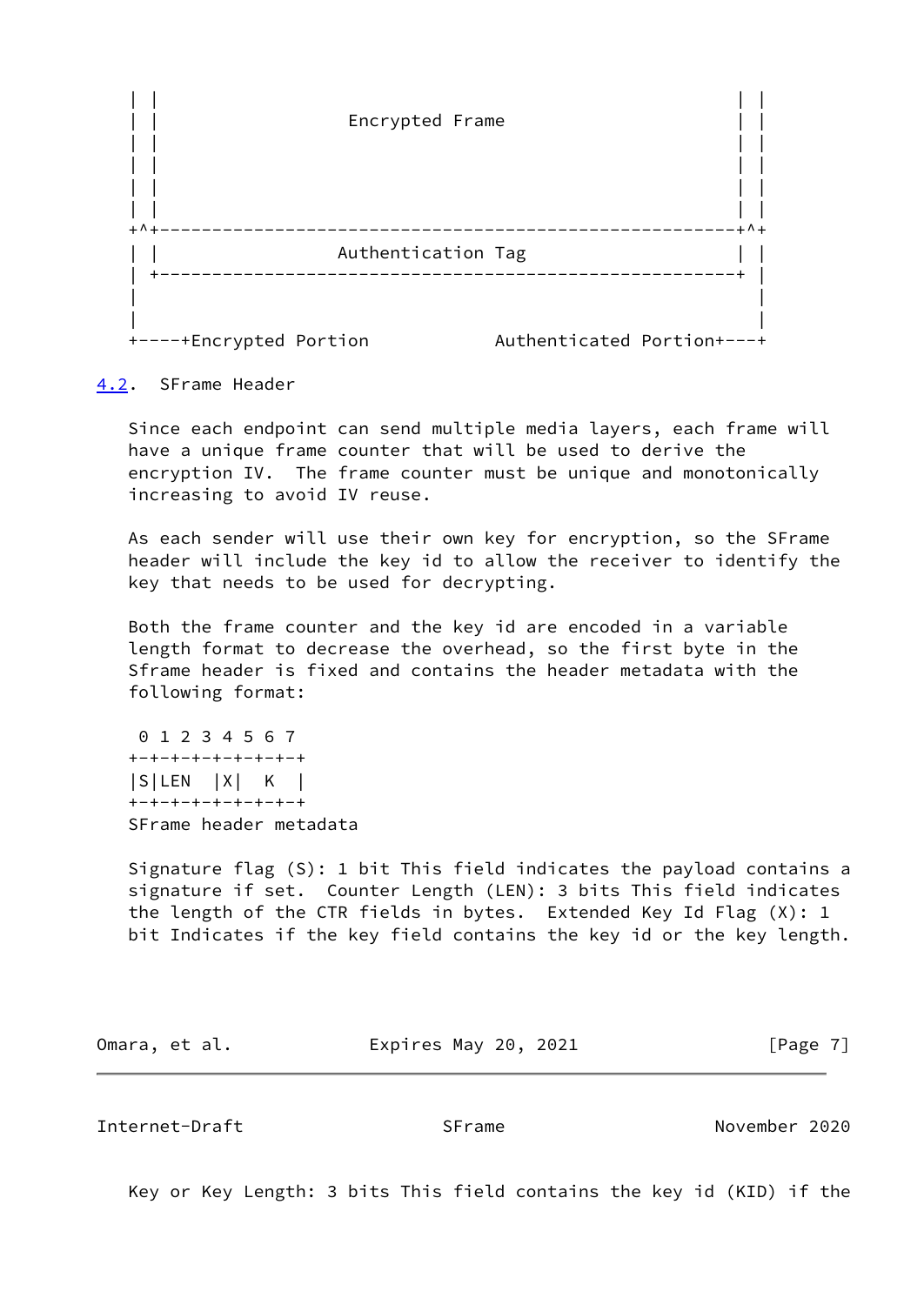X flag is set to 0, or the key length (KLEN) if set to 1.

If X flag is  $\theta$  then the KID is in the range of  $\theta$ -7 and the frame counter (CTR) is found in the next LEN bytes:

 0 1 2 3 4 5 6 7 +-+-+-+-+-+-+-+-+---------------------------------+ |S|LEN |0| KID | CTR... (length=LEN) | +-+-+-+-+-+-+-+-+---------------------------------+

Key id (KID): 3 bits The key id  $(0-7)$ . Frame counter (CTR): (Variable length) Frame counter value up to 8 bytes long.

 if X flag is 1 then KLEN is the length of the key (KID), that is found after the SFrame header metadata byte. After the key id (KID), the frame counter (CTR) will be found in the next LEN bytes:

 0 1 2 3 4 5 6 7 +-+-+-+-+-+-+-+-+---------------------------+---------------------------+ |S|LEN |1|KLEN | KID... (length=KLEN) | CTR... (length=LEN) | +-+-+-+-+-+-+-+-+---------------------------+---------------------------+

 Key length (KLEN): 3 bits The key length in bytes. Key id (KID): (Variable length) The key id value up to 8 bytes long. Frame counter (CTR): (Variable length) Frame counter value up to 8 bytes long.

## <span id="page-8-0"></span>[4.3](#page-8-0). Encryption Schema

 SFrame encryption uses an AEAD encryption algorithm and hash function defined by the ciphersuite in use (see  $Section 4.5$ ). We will refer to the following aspects of the AEAD algorithm below:

- o "AEAD.Encrypt" and "AEAD.Decrypt" The encryption and decryption functions for the AEAD. We follow the convention of [RFC 5116](https://datatracker.ietf.org/doc/pdf/rfc5116) [[RFC5116\]](https://datatracker.ietf.org/doc/pdf/rfc5116) and consider the authentication tag part of the ciphertext produced by "AEAD.Encrypt" (as opposed to a separate field as in SRTP [\[RFC3711](https://datatracker.ietf.org/doc/pdf/rfc3711)]).
- o "AEAD.Nk" The size of a key for the encryption algorithm, in bytes
- o "AEAD.Nn" The size of a nonce for the encryption algorithm, in bytes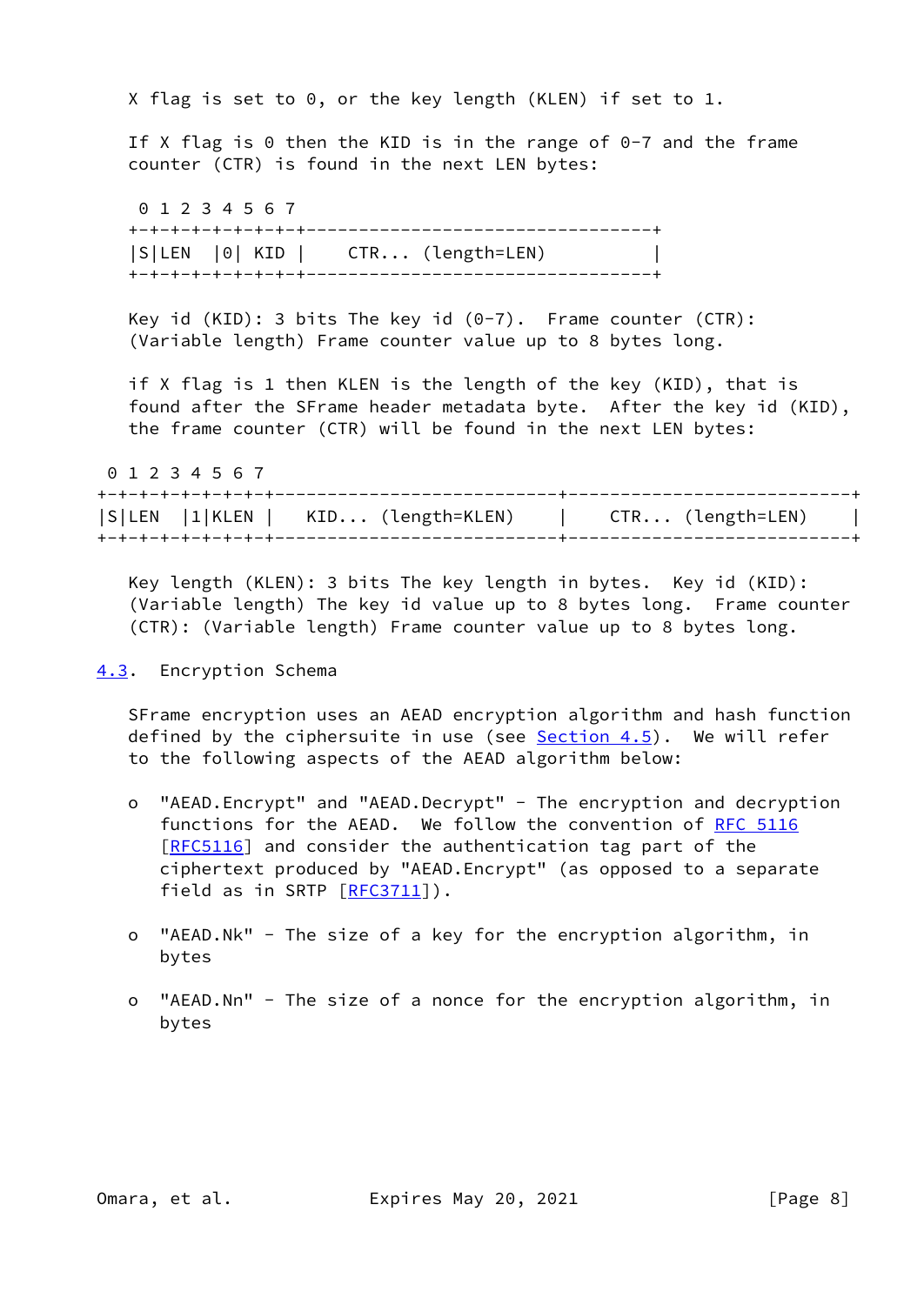#### <span id="page-9-1"></span><span id="page-9-0"></span>[4.3.1](#page-9-0). Key Selection

 Each SFrame encryption or decryption operation is premised on a single secret "base\\_key", which is labeled with an integer KID value signaled in the SFrame header.

 The sender and receivers need to agree on which key should be used for a given KID. The process for provisioning keys and their KID values is beyond the scope of this specification, but its security properties will bound the assurances that SFrame provides. For example, if SFrame is used to provide E2E security against intermediary media nodes, then SFrame keys MUST be negotiated in a way that does not make them accessible to these intermediaries.

 For each known KID value, the client stores the corresponding symmetric key "base\\_key". For keys that can be used for encryption, the client also stores the next counter value CTR to be used when encrypting (initially 0).

 When encrypting a frame, the application specifies which KID is to be used, and the counter is incremented after successful encryption. When decrypting, the "base\\_key" for decryption is selected from the available keys using the KID value in the SFrame Header.

 A given key MUST NOT be used for encryption by multiple senders. Such reuse would result in multiple encrypted frames being generated with the same (key, nonce) pair, which harms the protections provided by many AEAD algorithms. Implementations SHOULD mark each key as usable for encryption or decryption, never both.

 Note that the set of available keys might change over the lifetime of a real-time session. In such cases, the client will need to manage key usage to avoid media loss due to a key being used to encrypt before all receivers are able to use it to decrypt. For example, an application may make decryption-only keys available immediately, but delay the use of encryption-only keys until (a) all receivers have acknowledged receipt of the new key or (b) a timeout expires.

# <span id="page-9-2"></span>[4.3.2](#page-9-2). Key Derivation

 SFrame encrytion and decryption use a key and salt derived from the "base\\_key" associated to a KID. Given a "base\\_key" value, the key and salt are derived using HKDF [\[RFC5869](https://datatracker.ietf.org/doc/pdf/rfc5869)] as follows:

 sframe\_secret = HKDF-Extract(K, 'SFrame10') sframe\_key = HKDF-Expand(sframe\_secret, 'key', AEAD.Nk)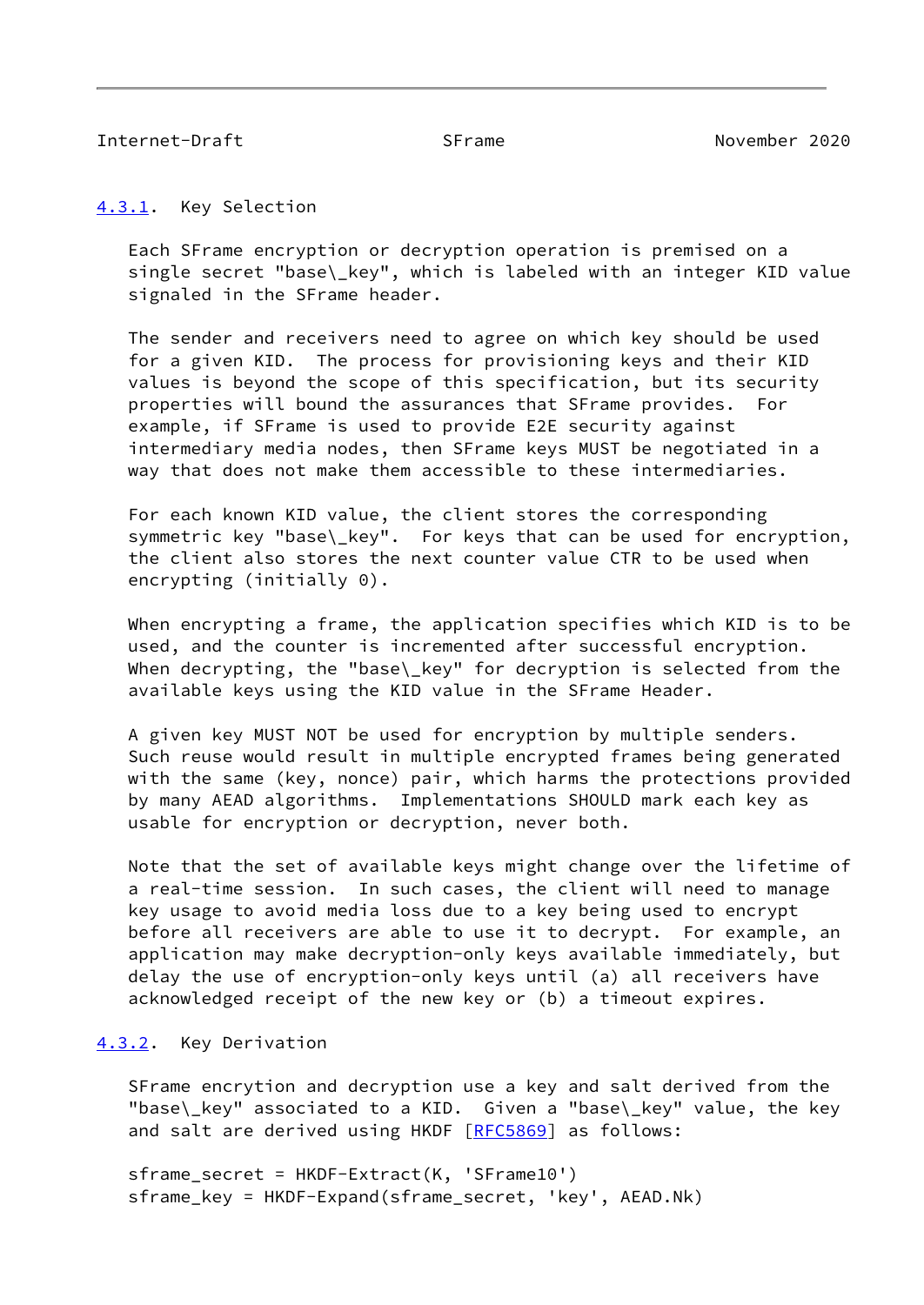sframe\_salt = HKDF-Expand(sframe\_secret, 'salt', AEAD.Nn)

Omara, et al. **Expires May 20, 2021** [Page 9]

<span id="page-10-1"></span>Internet-Draft SFrame November 2020

 The hash function used for HKDF is determined by the ciphersuite in use.

<span id="page-10-0"></span>[4.3.3](#page-10-0). Encryption

 After encoding the frame and before packetizing it, the necessary media metadata will be moved out of the encoded frame buffer, to be used later in the RTP generic frame header extension. The encoded frame, the metadata buffer and the frame counter are passed to SFrame encryptor.

 SFrame encryption uses the AEAD encryption algorithm for the ciphersuite in use. The key for the encryption is the "sframe\\_key" and the nonce is formed by XORing the "sframe\\_salt" with the current counter, encoded as a big-endian integer of length "AEAD.Nn".

 The encryptor forms an SFrame header using the S, CTR, and KID values provided. The encoded header is provided as AAD to the AEAD encryption operation, with any frame metadata appended.

```
def encrypt(S, CTR, KID, frame_metadata, frame):
 sframe_key, sframe_salt = key_store[KID]
```
 frame\_ctr = encode\_big\_endian(CTR, AEAD.Nn) frame\_nonce = xor(sframe\_salt, frame\_ctr)

 header = encode\_sframe\_header(S, CTR, KID) frame\_aad = header + frame\_metadata

 encrypted\_frame = AEAD.Encrypt(sframe\_key, frame\_nonce, frame\_aad, frame) return header + encrypted\_frame

 The encrypted payload is then passed to a generic RTP packetized to construct the RTP packets and encrypt it using SRTP keys for the HBH encryption to the media server.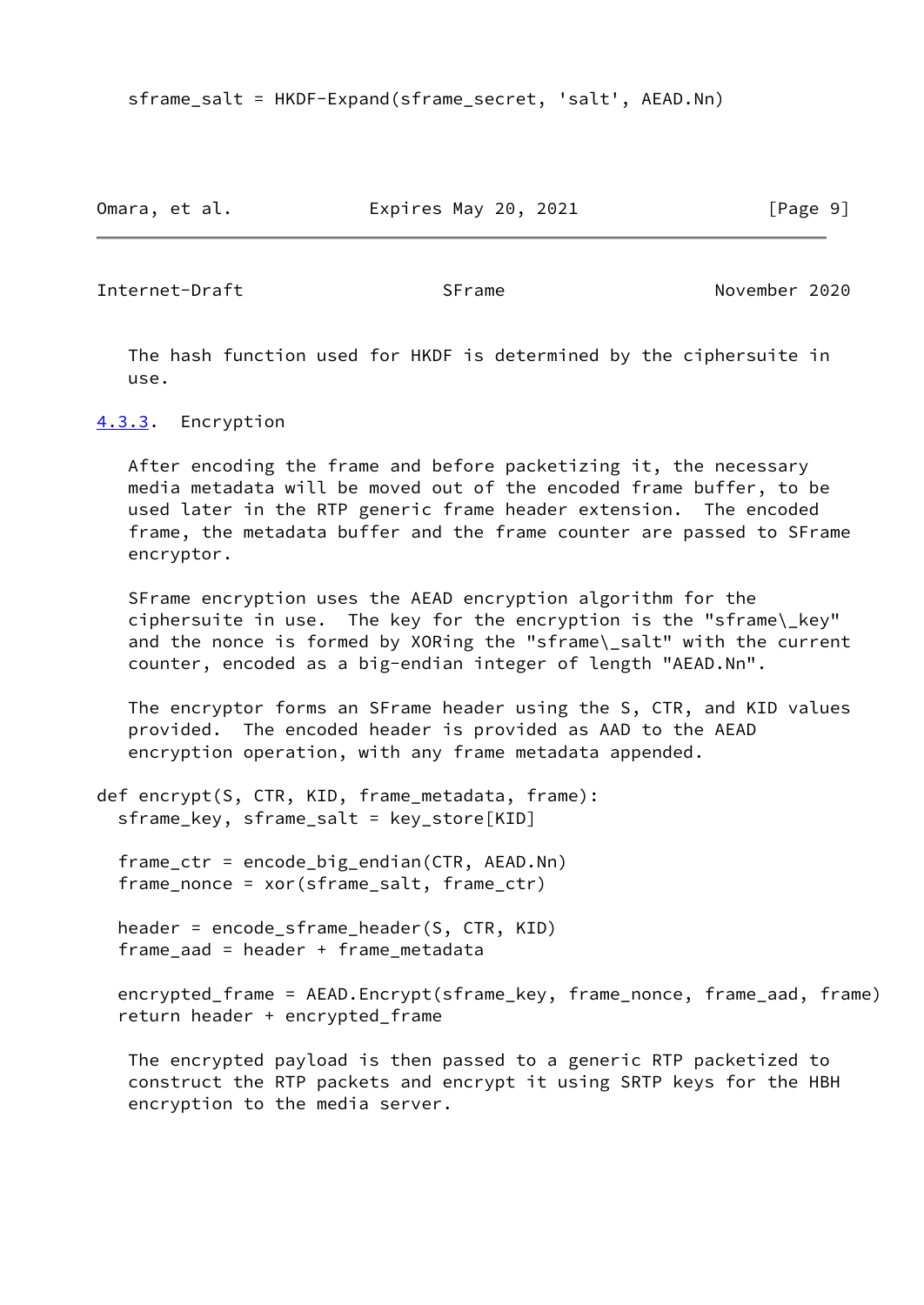Omara, et al. **Expires May 20, 2021** [Page 10]

Internet-Draft SFrame SFrame November 2020

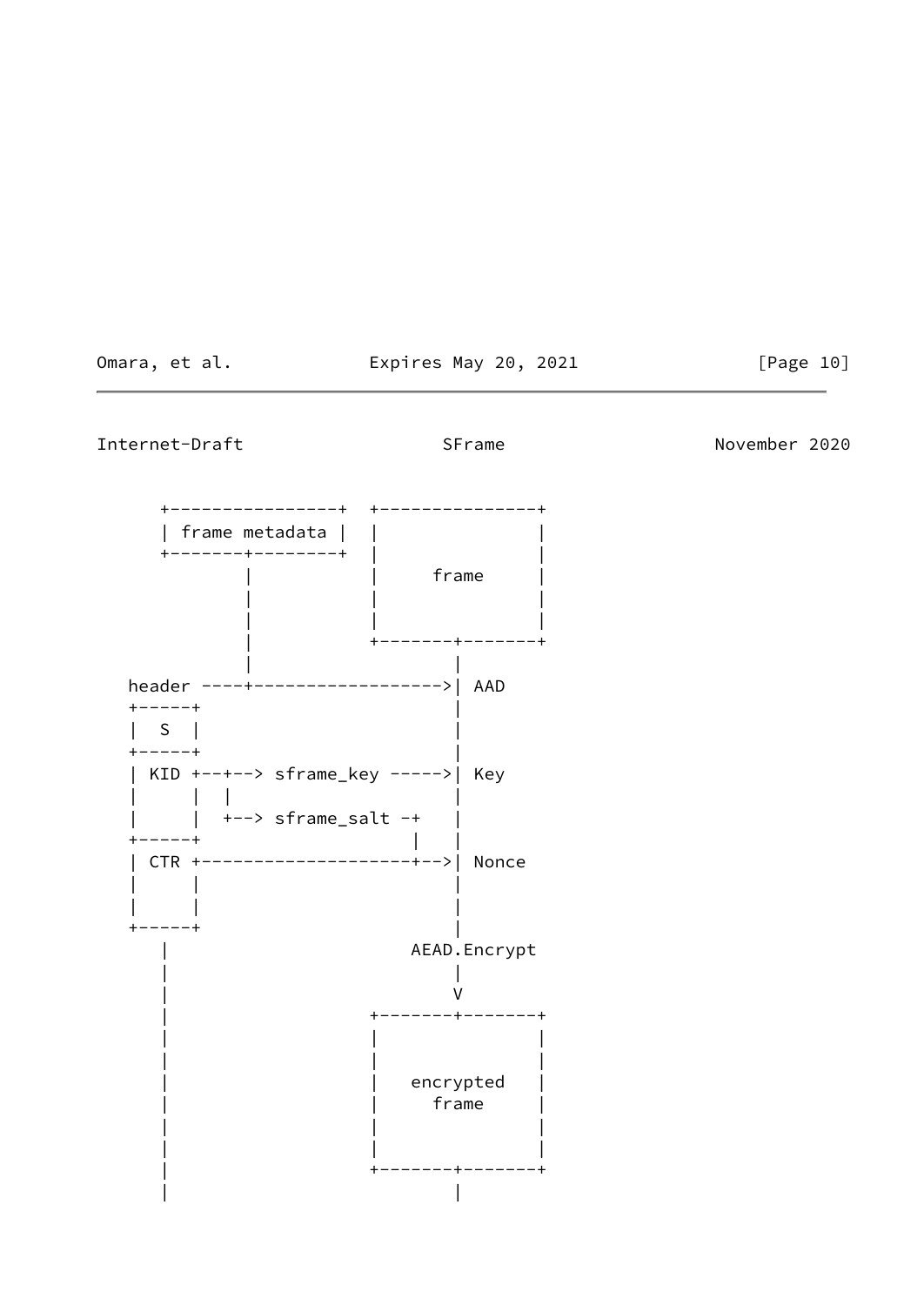

| Omara, et al. | Expires May 20, 2021 | [Page 11] |
|---------------|----------------------|-----------|
|---------------|----------------------|-----------|

<span id="page-12-1"></span>Internet-Draft SFrame November 2020

# <span id="page-12-0"></span>[4.3.4](#page-12-0). Decryption

 The receiving clients buffer all packets that belongs to the same frame using the frame beginning and ending marks in the generic RTP frame header extension, and once all packets are available, it passes it to SFrame for decryption. The KID field in the SFrame header is used to find the right key for the encrypted frame.

def decrypt(frame\_metadata, sframe): header, encrypted\_frame = split\_header(sframe) S, CTR, KID = parse\_header(header)

sframe\_key, sframe\_salt = key\_store[KID]

 frame\_ctr = encode\_big\_endian(CTR, AEAD.Nn) frame\_nonce = xor(sframe\_salt, frame\_ctr) frame\_aad = header + frame\_metadata

return AEAD.Decrypt(sframe\_key, frame\_nonce, frame\_aad, encrypted\_frame)

 For frames that are failed to decrypt because there is key available for the KID in the SFrame header, the client MAY buffer the frame and retry decryption once a key with that KID is received.

<span id="page-12-2"></span>[4.3.5](#page-12-2). Duplicate Frames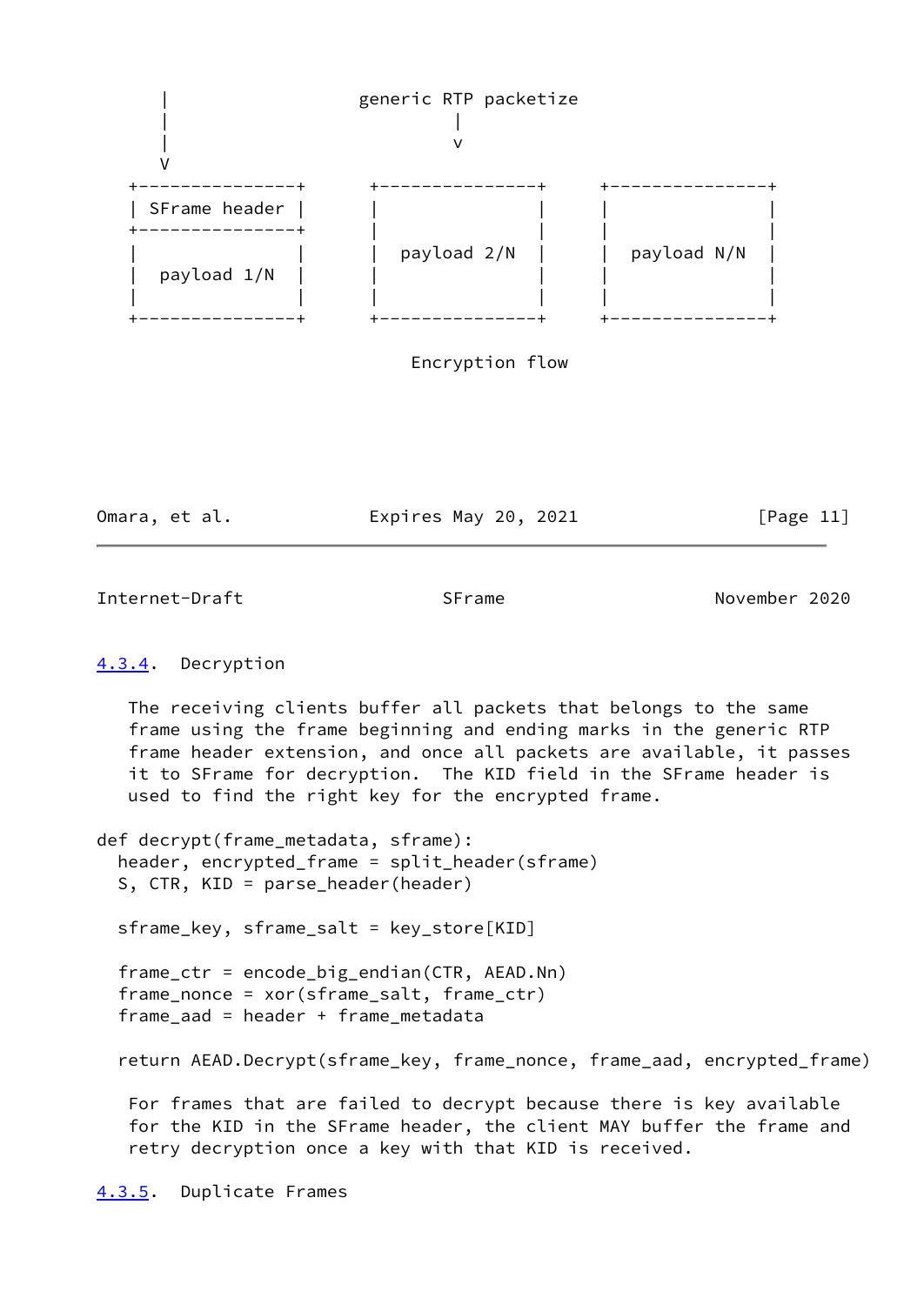Unlike messaging application, in video calls, receiving a duplicate frame doesn't necessary mean the client is under a replay attack, there are other reasons that might cause this, for example the sender might just be sending them in case of packet loss. SFrame decryptors use the highest received frame counter to protect against this. It allows only older frame pithing a short interval to support out of order delivery.

## <span id="page-13-0"></span>[4.4](#page-13-0). Authentication

 Every client in the call knows the secret key for all other clients so it can decrypt their traffic, it also means a malicious client can impersonate any other client in the call by using the victim key to encrypt their traffic. This might not be a problem for consumer application where the number of clients in the call is small and users know each others, however for enterprise use case where large conference calls are common, an authentication mechanism is needed to protect against malicious users. This authentication will come with extra cost.

 Adding a digital signature to each encrypted frame will be an overkill, instead we propose adding signature over multiple frames.

| Omara, et al. | Expires May 20, 2021 | [Page 12] |
|---------------|----------------------|-----------|
|---------------|----------------------|-----------|

Internet-Draft SFrame November 2020

 The signature is calculated by concatenating the authentication tags of the frames that the sender wants to authenticate (in reverse sent order) and signing it with the signature key. Signature keys are exchanged out of band along the encryption keys.

Signature = Sign(Key, AuthTag(Frame N) || AuthTag(Frame N-1) || ...|| AuthTag(F

 The authentication tags for the previous frames covered by the signature and the signature itself will be appended at end of the frame, after the current frame authentication tag, in the same order that the signature was calculated, and the SFrame header metadata signature bit (S) will be set to 1.

 +^ +------------------+ | SFrame header S=1| | +------------------+ | | Encrypted |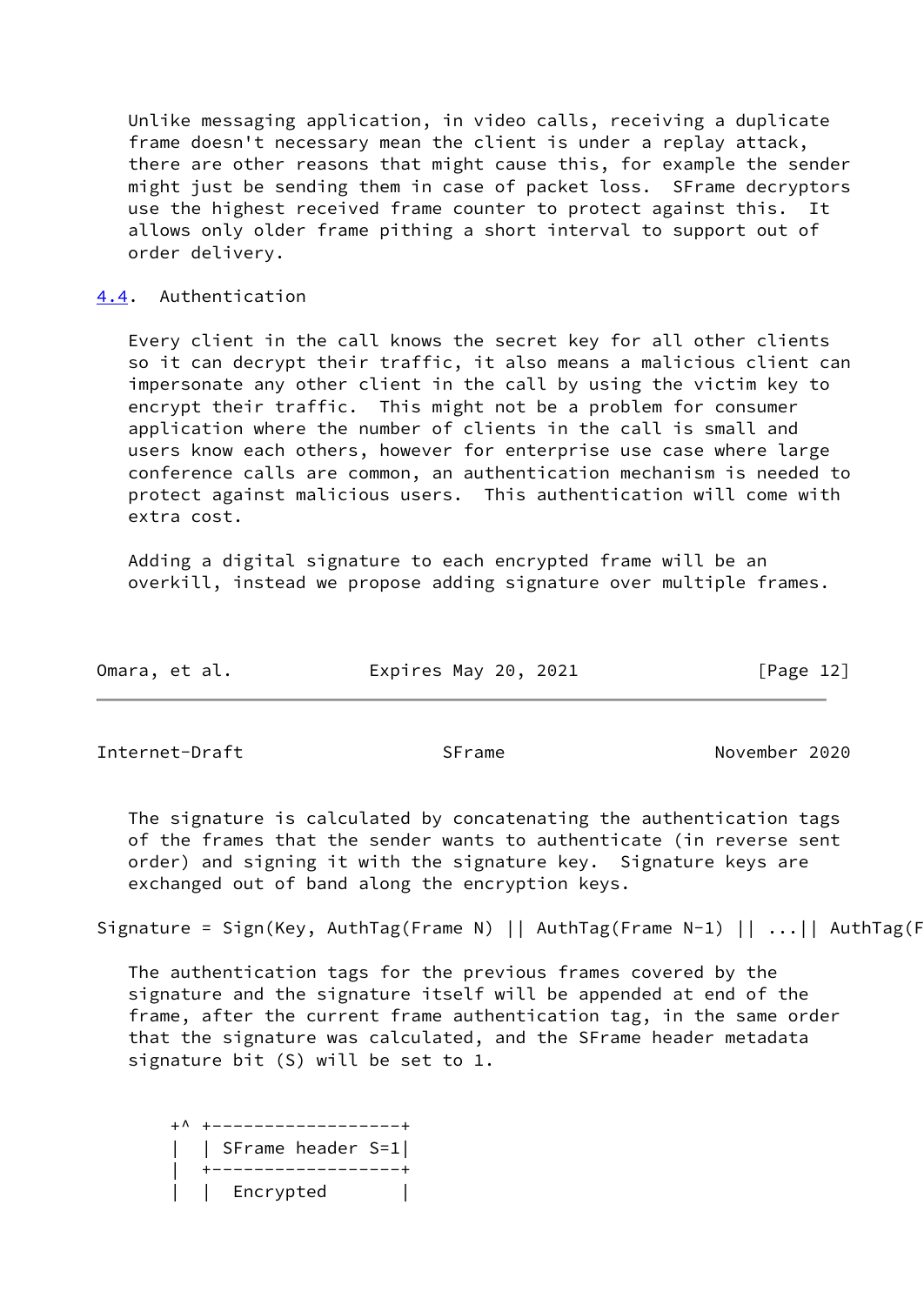

Encrypted Frame with Signature

 Note that the authentication tag for the current frame will only authenticate the SFrame header and the encrypted payload, ant not the signature nor the previous frames's authentication tags (N-1 to N-M) used to calculate the signature.

 The last byte (NUM) after the authentication tag list and before the signature indicates the number of the authentication tags from previous frames present in the current frame. All the authentications tags MUST have the same size, which MUST be equal to

| Omara, et al. | Expires May 20, 2021 | [Page 13] |
|---------------|----------------------|-----------|
|---------------|----------------------|-----------|

<span id="page-14-0"></span>Internet-Draft SFrame November 2020

 the authentication tag size of the current frame. The signature is fixed size depending on the signature algorithm used (for example, 64 bytes for Ed25519).

 The receiver has to keep track of all the frames received but yet not verified, by storing the authentication tags of each received frame. When a signature is received, the receiver will verify it with the signature key associated to the key id of the frame the signature was sent in. If the verification is successful, the received will mark the frames as authenticated and remove them from the list of the not verified frames. It is up to the application to decide what to do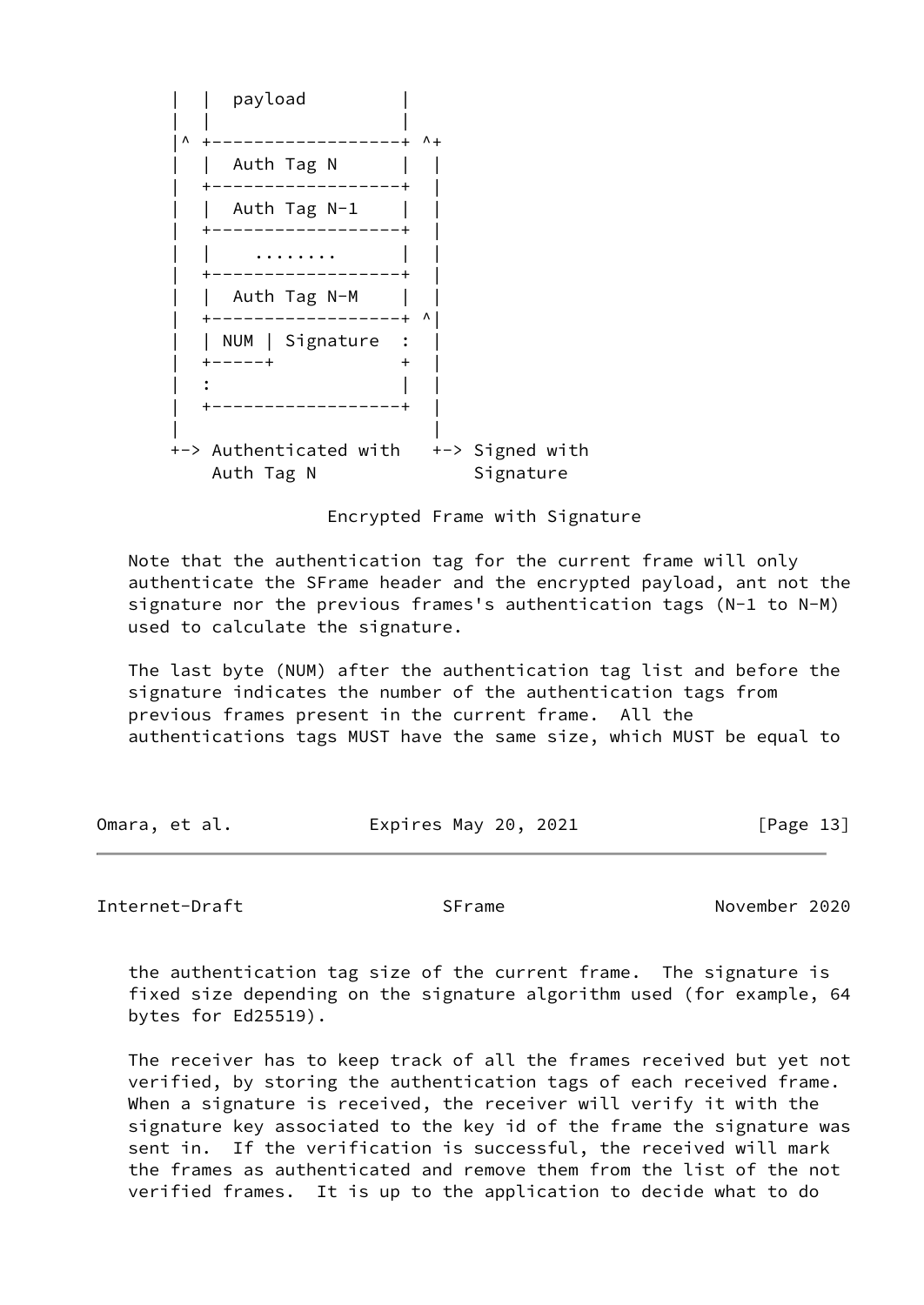when signature verification fails.

 When using SVC, the hash will be calculated over all the frames of the different spatial layers within the same superframe/picture. However the SFU will be able to drop frames within the same stream (either spatial or temporal) to match target bitrate.

 If the signature is sent on a frame which layer that is dropped by the SFU, the receiver will not receive it and will not be able to perform the signature of the other received layers.

 An easy way of solving the issue would be to perform signature only on the base layer or take into consideration the frame dependency graph and send multiple signatures in parallel (each for a branch of the dependency graph).

 In case of simulcast or K-SVC, each spatial layer should be authenticated with different signatures to prevent the SFU to discard frames with the signature info.

 In any case, it is possible that the frame with the signature is lost or the SFU drops it, so the receiver MUST be prepared to not receive a signature for a frame and remove it from the pending to be verified list after a timeout.

<span id="page-15-0"></span>[4.5](#page-15-0). Ciphersuites

 Each SFrame session uses a single ciphersuite that specifies the following primitives:

 o A hash function used for key derivation and hashing signature inputs

o An AEAD encryption algorithm [\[RFC5116](https://datatracker.ietf.org/doc/pdf/rfc5116)] used for frame encryption, optionally with a truncated authentication tag

o [Optional] A signature algorithm

| Omara, et al. | Expires May 20, 2021 | [Page 14] |
|---------------|----------------------|-----------|
|               |                      |           |

<span id="page-15-1"></span>Internet-Draft SFrame November 2020

This document defines the following ciphersuites:

 +--------+--------------------------+----+----+-----------+ | Value | Name | Nk | Nn | Reference |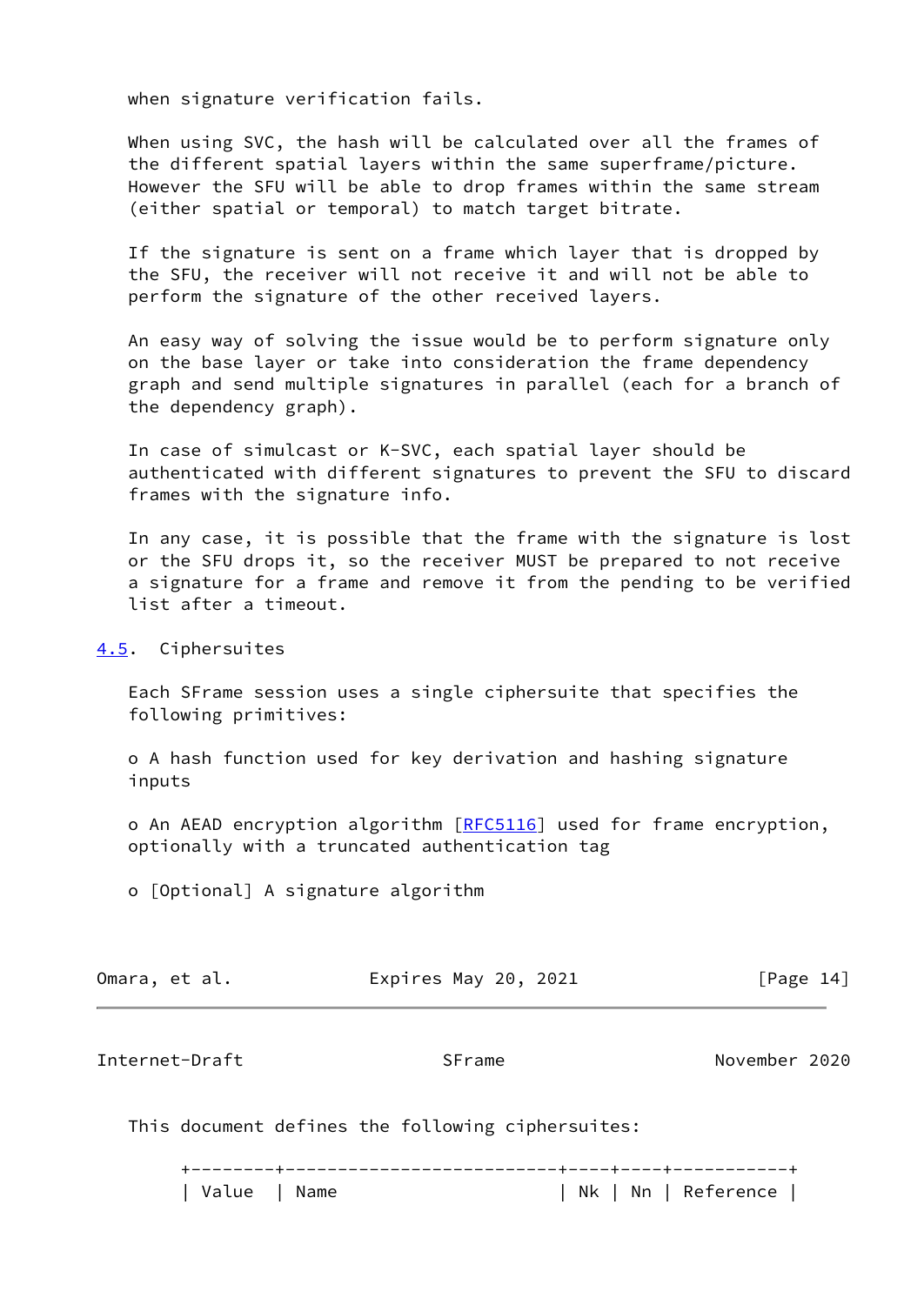|        | 0x0001   AES_CM_128_HMAC_SHA256_8   16   12   RFC XXXX |      |               |
|--------|--------------------------------------------------------|------|---------------|
|        | 0x0002   AES_CM_128_HMAC_SHA256_4   16   12   RFC XXXX |      |               |
| 0x0003 | AES_GCM_128_SHA256                                     | 16 I | 12   RFC XXXX |
|        | 0x0004   AES_GCM_256_SHA512                            | 32 I | 12   RFC XXXX |

 In the "AES\_CM" suites, the length of the authentication tag is indicated by the last value: "\_8" indicates an eight-byte tag and " 4" indicates a four-byte tag.

 In a session that uses multiple media streams, different ciphersuites might be configured for different media streams. For example, in order to conserve bandwidth, a session might use a ciphersuite with 80-bit tags for video frames and another ciphersuite with 32-bit tags for audio frames.

<span id="page-16-0"></span>[4.5.1](#page-16-0). AES-CM with SHA2

 In order to allow very short tag sizes, we define a synthetic AEAD function using the authenticated counter mode of AES together with HMAC for authentication. We use an encrypt-then-MAC approach as in SRTP [\[RFC3711](https://datatracker.ietf.org/doc/pdf/rfc3711)].

 Before encryption or decryption, encryption and authentication subkeys are derived from the single AEAD key using HKDF. The subkeys are derived as follows, where "Nk" represents the key size for the AES block cipher in use and "Nh" represents the output size of the hash function:

```
 def derive_subkeys(key):
 aead secret = HKDF-Extract(K, 'SFrame10 AES CM AEAD')
  enc_key = HKDF-Expand(aead_secret, 'enc', Nk)
  auth_key = HKDF-Expand(aead_secret, 'auth', Nh)
```
 The AEAD encryption and decryption functions are then composed of individual calls to the CM encrypt function and HMAC. The resulting MAC value is truncated to a number of bytes "tag\_len" fixed by the ciphersuite.

Omara, et al. **Expires May 20, 2021** [Page 15]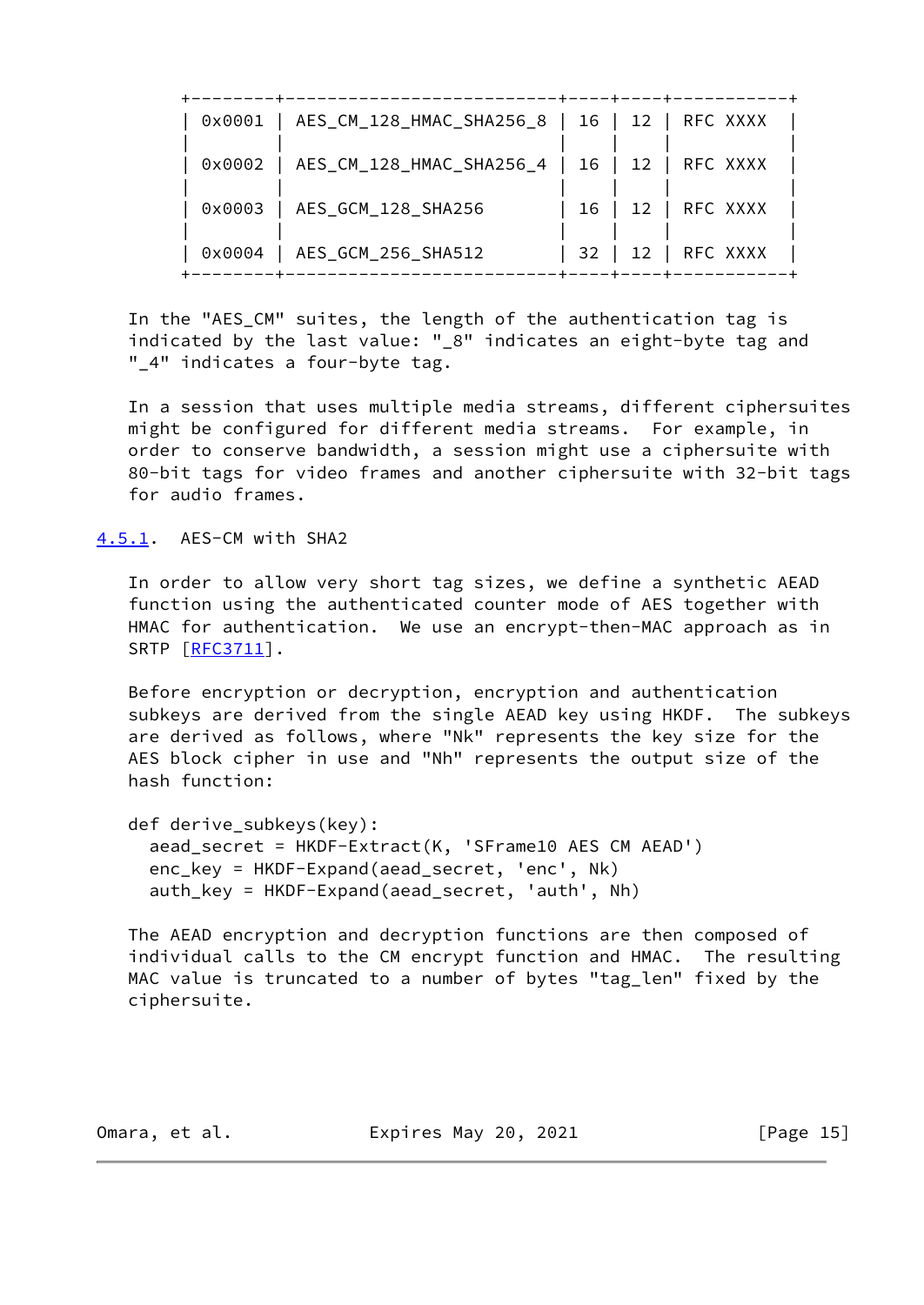```
 def compute_tag(aad, ct):
  aad_len = encode_big_endian(len(aad), 8)
 auth data = aad len + aad + ct
  tag = HMAC(auth_key, auth_data)
  return truncate(tag, tag_len)
def AEAD.Encrypt(key, nonce, aad, pt):
  ct = AES-CM.Encrypt(key, nonce, pt)
  tag = compute_tag(aad, ct)
  return ct + tag
def AEAD.Decrypt(key, nonce, aad, ct):
  inner_ct, tag = split_ct(ct, tag_len)
 candidate tag = compute tag(aad, inner ct)
 if !constant time equal(tag, candidate tag):
    raise Exception("Authentication Failure")
  return AES-CM.Decrypt(key, nonce, inner_ct)
```
<span id="page-17-0"></span>[5](#page-17-0). Key Management

 SFrame must be integrated with an E2E key management framework to exchange and rotate the keys used for SFrame encryption and/or signing. The key management framework provides the following functions:

- o Provisioning KID/"base\\_key" mappings to participating clients
- o (optional) Provisioning clients with a list of trusted signing keys
- o Updating the above data as clients join or leave

 It is up to the application to define a rotation schedule for keys. For example, one application might have an ephemeral group for every call and keep rotating key when end points joins or leave the call, while another application could have a persistent group that can be used for multiple calls and simply derives ephemeral symmetric keys for a specific call.

## <span id="page-17-2"></span>[5.1](#page-17-2). Sender Keys

 If the participants in a call have a pre-existing E2E-secure channel, they can use it to distribute SFrame keys. Each client participating in a call generates a fresh encryption key and optionally a signing key pair. The client then uses the E2E-secure channel to send their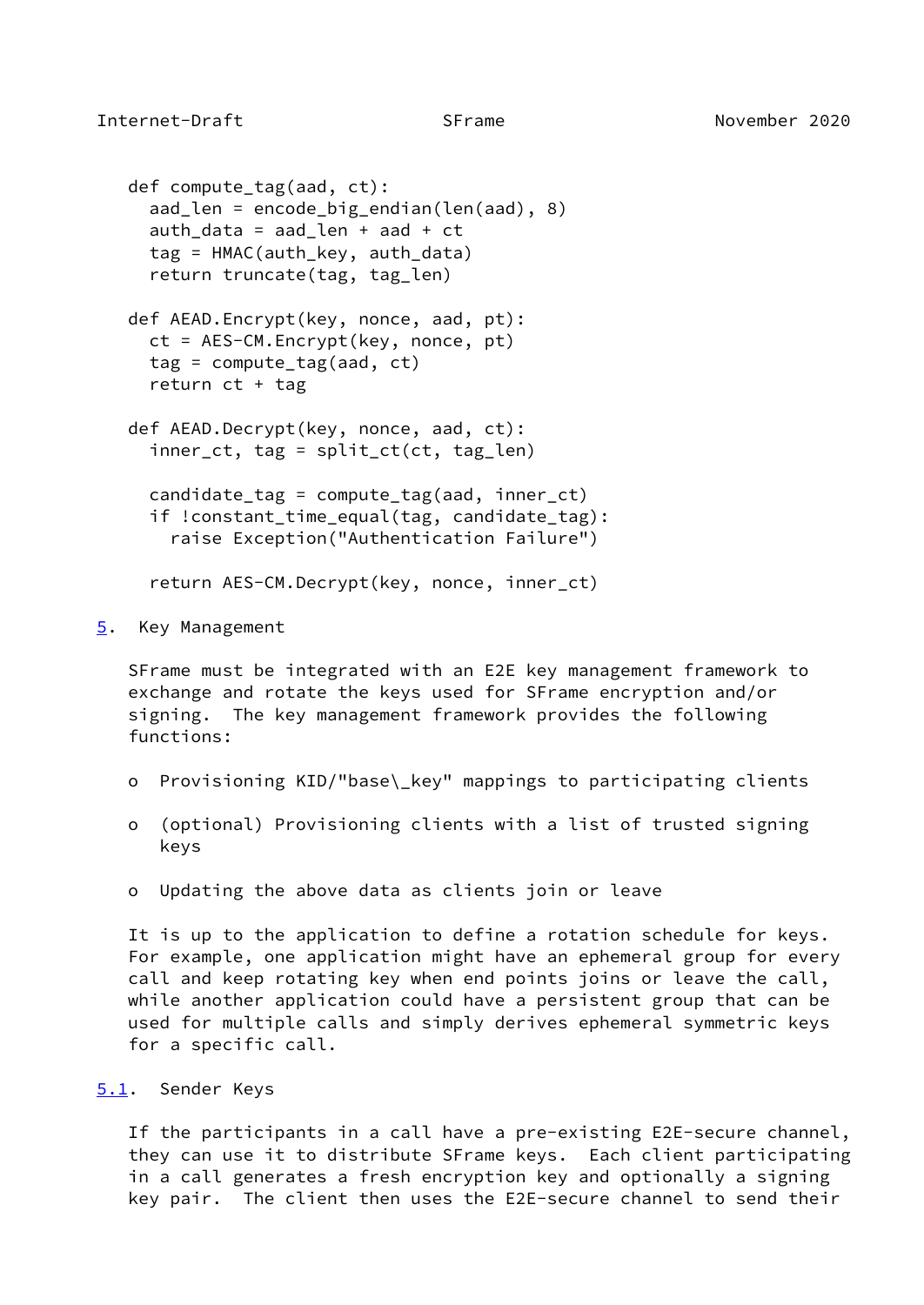encryption key and signing public key to the other participants.

Omara, et al. **Expires May 20, 2021** [Page 16]

<span id="page-18-1"></span>Internet-Draft SFrame November 2020

 In this scheme, it is assumed that receivers have a signal outside of SFrame for which client has sent a given frame, for example the RTP SSRC. SFrame KID values are then used to distinguish generations of the sender's key. At the beginning of a call, each sender encrypts with KID=0. Thereafter, the sender can ratchet their key forward for forward secrecy:

 $sender_{key}[i+1] = HKDF-Expand($  HKDF-Extract(sender\_key[i], 'SFrame10 ratchet'), '', AEAD.Nk)

 The sender signals such an update by incrementing their KID value. A receiver who receives from a sender with a new KID computes the new key as above. The old key may be kept for some time to allow for out-of-order delivery, but should be deleted promptly.

 If a new participant joins mid-call, they will need to receive from each sender (a) the current sender key for that sender, (b) the signing key for the sender, if used, and (c) the current KID value for the sender. Evicting a participant requires each sender to send a fresh sender key to all receivers.

# <span id="page-18-0"></span>[5.2](#page-18-0). MLS

 The Messaging Layer Security (MLS) protocol provides group authenticated key exchange [[I-D.ietf-mls-architecture\]](#page-25-4) [\[I-D.ietf-mls-protocol](#page-25-5)]. In principle, it could be used to instantiate the sender key scheme above, but it can also be used more efficiently directly.

 MLS creates a linear sequence of keys, each of which is shared among the members of a group at a given point in time. When a member joins or leaves the group, a new key is produced that is known only to the augmented or reduced group. Each step in the lifetime of the group is know as an "epoch", and each member of the group is assigned an "index" that is constant for the time they are in the group.

 In SFrame, we derive per-sender "base\\_key" values from the group secret for an epoch, and use the KID field to signal the epoch and sender index. First, we use the MLS exporter to compute a shared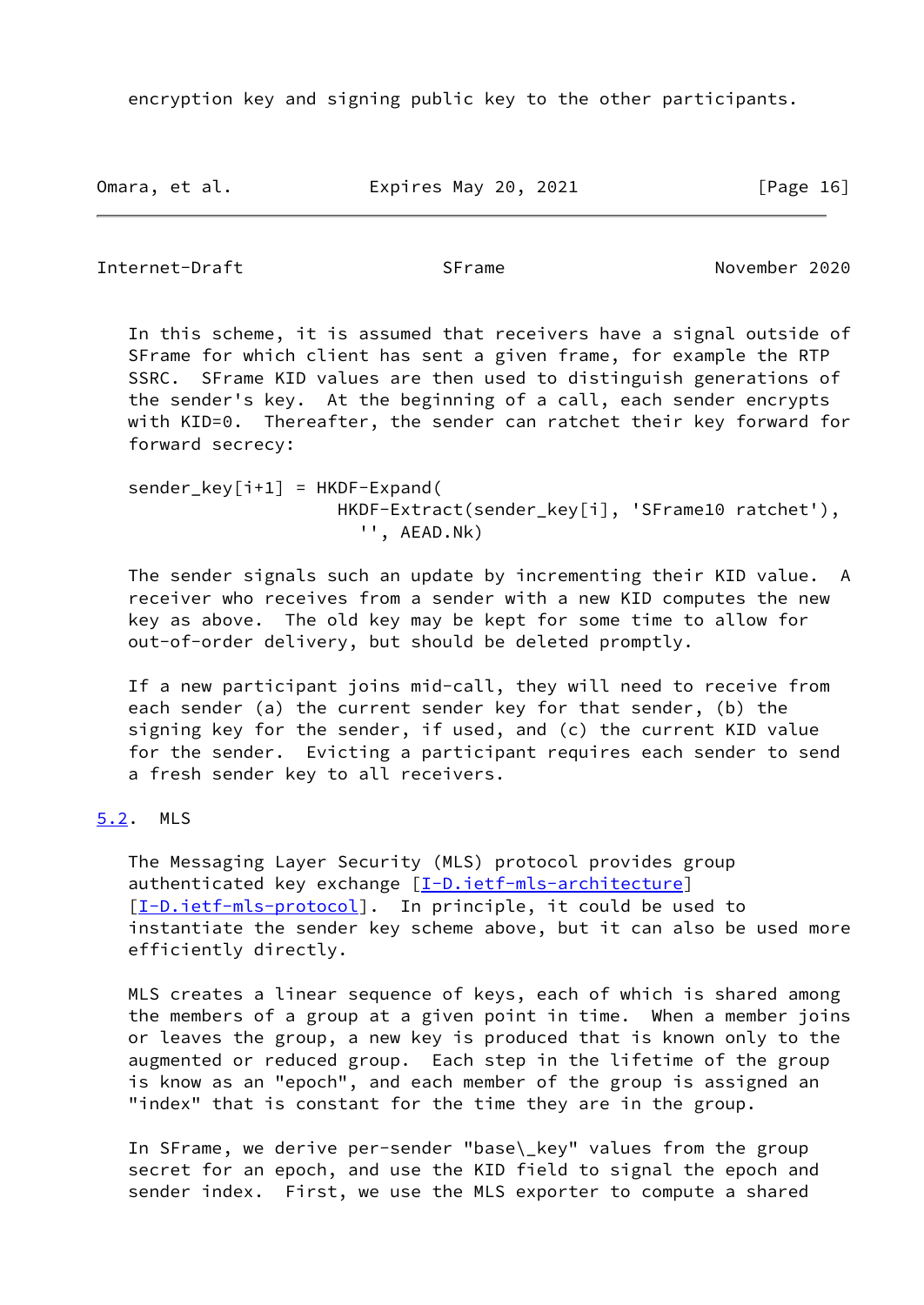SFrame secret for the epoch.

```
 sframe_epoch_secret = MLS-Exporter("SFrame 10 MLS", "", AEAD.Nk)
sender_base_key[index] = HKDF-Expand(sframe_epoch_secret,
                           encode_big_endian(index, 4), AEAD.Nk)
```
Omara, et al. **Expires May 20, 2021** [Page 17]

<span id="page-19-0"></span>Internet-Draft SFrame November 2020

 For compactness, do not send the whole epoch number. Instead, we send only its low-order E bits. Note that E effectively defines a re-ordering window, since no more than 2^E epoch can be active at a given time. Receivers MUST be prepared for the epoch counter to roll over, removing an old epoch when a new epoch with the same E lower bits is introduced. (Sender indices cannot be similarly compressed.)

KID =  $(sender_index \le E) + (epoch \% (1 \le E))$ 

 Once an SFrame stack has been provisioned with the "sframe\_epoch\_secret" for an epoch, it can compute the required KIDs and "sender\_base\_key" values on demand, as it needs to encrypt/ decrypt for a given member.

 ... | Epoch 17 +--+-- index=33 -> KID = 0x211 | | | +-- index=51 -> KID = 0x331 | | Epoch  $16$  +--+-- index=2 --> KID =  $0x20$  | | Epoch 15 +--+-- index=3 --> KID = 0x3f | | | +-- index=5 --> KID = 0x5f | | Epoch  $14$  +--+-- index=3 --> KID = 0x3e | | | +-- index=7 --> KID = 0x7e | |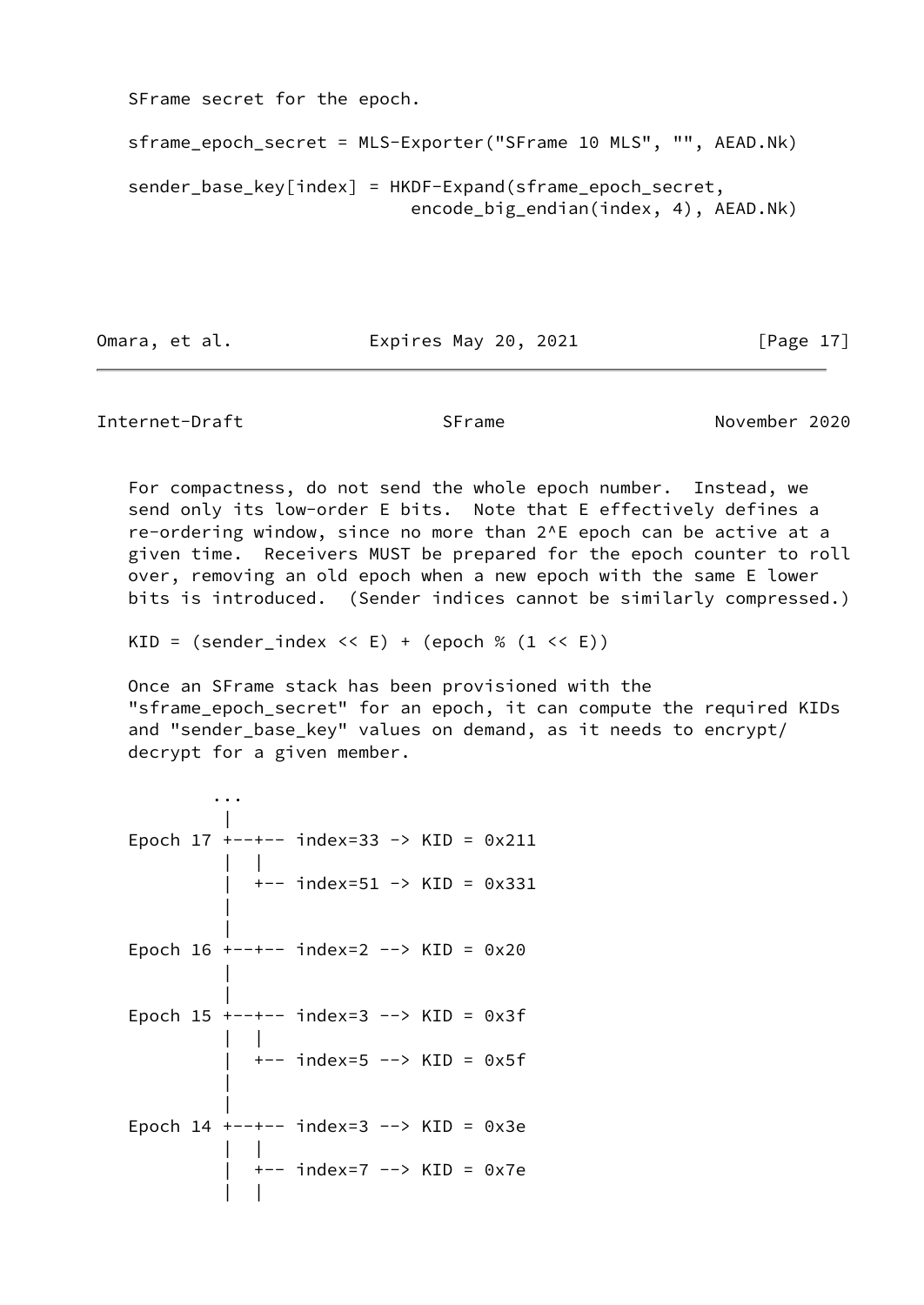| +-- index=20 -> KID = 0x14e | ...

 MLS also provides an authenticated signing key pair for each participant. When SFrame uses signatures, these are the keys used to generate SFrame signatures.

<span id="page-20-0"></span>[6](#page-20-0). Media Considerations

<span id="page-20-1"></span>[6.1](#page-20-1). SFU

 Selective Forwarding Units (SFUs) as described in <https://tools.ietf.org/html/rfc7667#section-3.7> receives the RTP streams from each participant and selects which ones should be

| Omara, et al. | Expires May 20, 2021 | [Page 18] |
|---------------|----------------------|-----------|
|---------------|----------------------|-----------|

<span id="page-20-3"></span>Internet-Draft SFrame November 2020

 forwarded to each of the other participants. There are several approaches about how to do this stream selection but in general, in order to do so, the SFU needs to access metadata associated to each frame and modify the RTP information of the incoming packets when they are transmitted to the received participants.

 This section describes how this normal SFU modes of operation interacts with the E2EE provided by SFrame

#### <span id="page-20-2"></span>[6.1.1](#page-20-2). LastN and RTP stream reuse

 The SFU may choose to send only a certain number of streams based on the voice activity of the participants. To reduce the number of SDP O/A required to establish a new RTP stream, the SFU may decide to reuse previously existing RTP sessions or even pre-allocate a predefined number of RTP streams and choose in each moment in time which participant media will be sending through it. This means that in the same RTP stream (defined by either SSRC or MID) may carry media from different streams of different participants. As different keys are used by each participant for encoding their media, the receiver will be able to verify which is the sender of the media coming within the RTP stream at any given point if time, preventing the SFU trying to impersonate any of the participants with another participant's media. Note that in order to prevent impersonation by a malicious participant (not the SFU) usage of the signature is required. In case of video, the a new signature should be started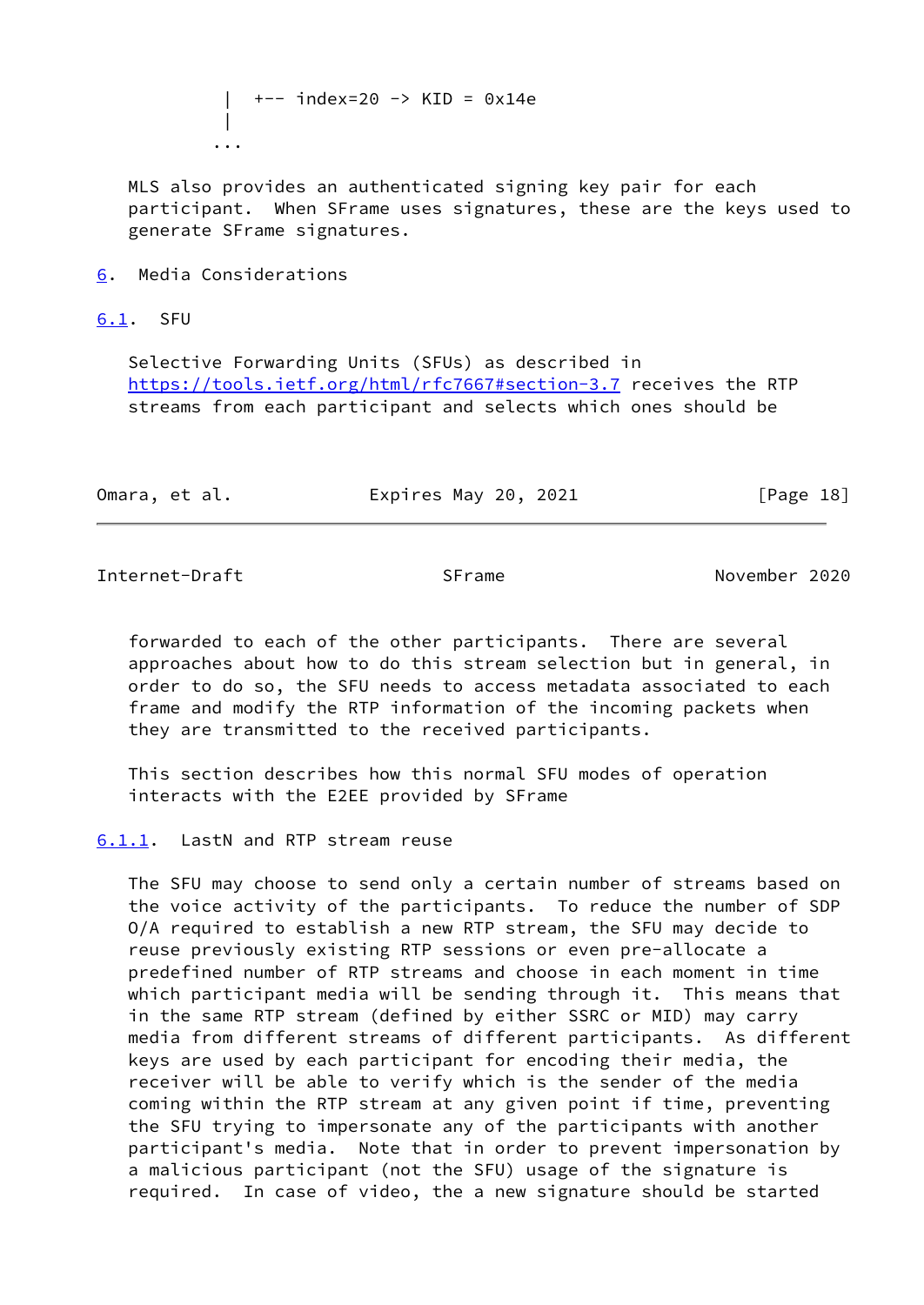each time a key frame is sent to allow the receiver to identify the source faster after a switch.

<span id="page-21-0"></span>[6.1.2](#page-21-0). Simulcast

When using simulcast, the same input image will produce N different encoded frames (one per simulcast layer) which would be processed independently by the frame encryptor and assigned an unique counter for each.

# <span id="page-21-1"></span>[6.1.3](#page-21-1). SVC

 In both temporal and spatial scalability, the SFU may choose to drop layers in order to match a certain bitrate or forward specific media sizes or frames per second. In order to support it, the sender MUST encode each spatial layer of a given picture in a different frame. That is, an RTP frame may contain more than one SFrame encrypted frame with an incrementing frame counter.

Omara, et al. **Expires May 20, 2021** [Page 19]

<span id="page-21-3"></span>Internet-Draft SFrame November 2020

## <span id="page-21-2"></span>[6.2](#page-21-2). Video Key Frames

 Forward and Post-Compromise Security requires that the e2ee keys are updated anytime a participant joins/leave the call.

 The key exchange happens async and on a different path than the SFU signaling and media. So it may happen that when a new participant joins the call and the SFU side requests a key frame, the sender generates the e2ee encrypted frame with a key not known by the receiver, so it will be discarded. When the sender updates his sending key with the new key, it will send it in a non-key frame, so the receiver will be able to decrypt it, but not decode it.

 Receiver will re-request an key frame then, but due to sender and sfu policies, that new key frame could take some time to be generated.

 If the sender sends a key frame when the new e2ee key is in use, the time required for the new participant to display the video is minimized.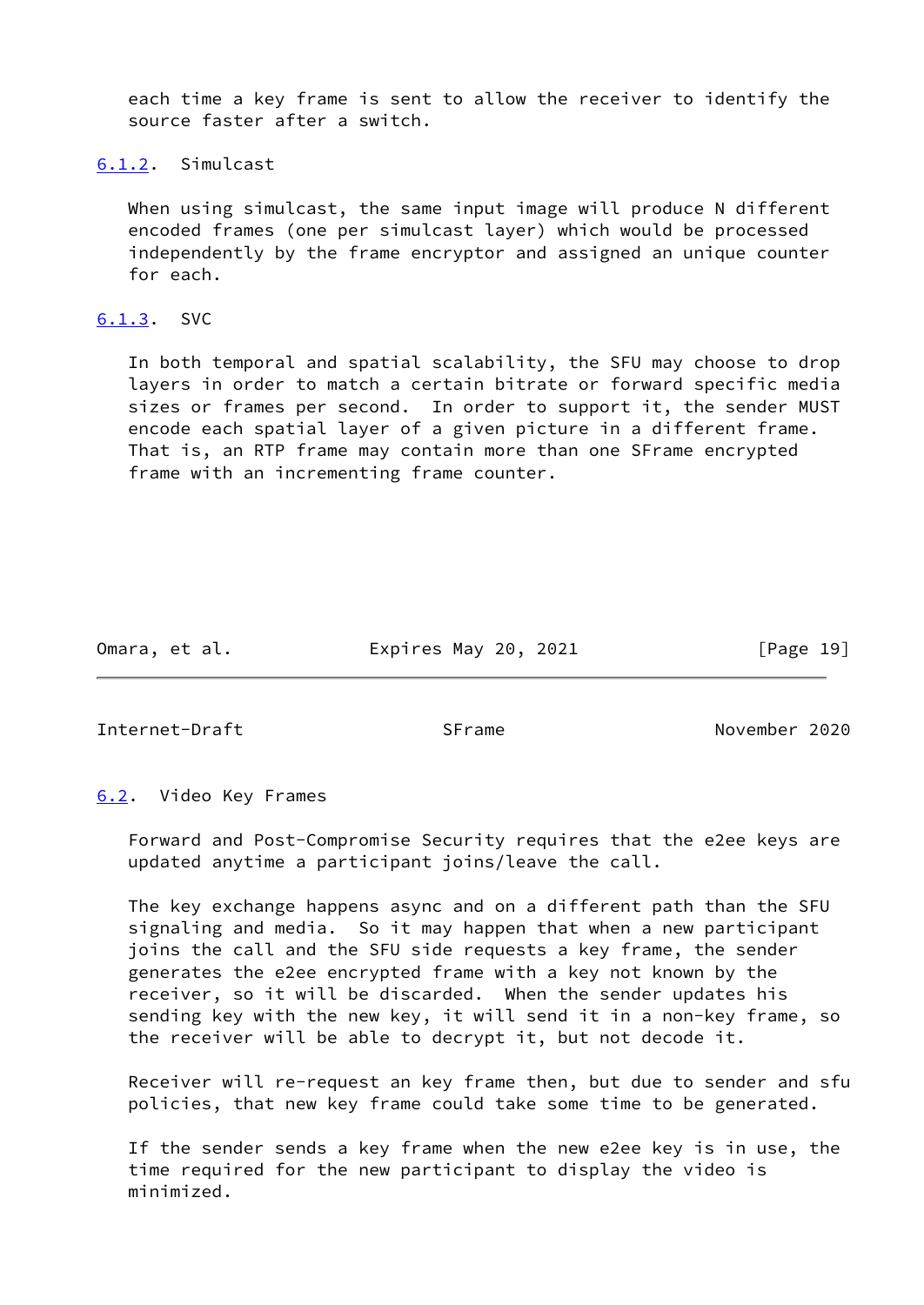## <span id="page-22-0"></span>[6.3](#page-22-0). Partial Decoding

 Some codes support partial decoding, where it can decrypt individual packets without waiting for the full frame to arrive, with SFrame this won't be possible because the decoder will not access the packets until the entire frame is arrived and decrypted.

#### <span id="page-22-1"></span>[7](#page-22-1). Overhead

 The encryption overhead will vary between audio and video streams, because in audio each packet is considered a separate frame, so it will always have extra MAC and IV, however a video frame usually consists of multiple RTP packets. The number of bytes overhead per frame is calculated as the following 1 + FrameCounter length + 4 The constant 1 is the SFrame header byte and 4 bytes for the HBH authentication tag for both audio and video packets.

# <span id="page-22-2"></span>[7.1](#page-22-2). Audio

 Using three different audio frame durations 20ms (50 packets/s) 40ms (25 packets/s) 100ms (10 packets/s) Up to 3 bytes frame counter (3.8 days of data for 20ms frame duration) and 4 bytes fixed MAC length.

Omara, et al. **Expires May 20, 2021** [Page 20]

### <span id="page-22-3"></span>Internet-Draft SFrame November 2020

| Counter len | Packets<br>$\Box$ | Overhead   Overhead   Overhead |                         |           |
|-------------|-------------------|--------------------------------|-------------------------|-----------|
|             |                   |                                | $bps@20ms$   $bps@40ms$ | bps@100ms |
|             | $0 - 255$         | 2400                           | 1200                    | 480       |
|             | $255 - 65K$       | 2800                           | 1400                    | 560       |
|             | $65K - 16M$       | 3200                           | 1600                    | 640       |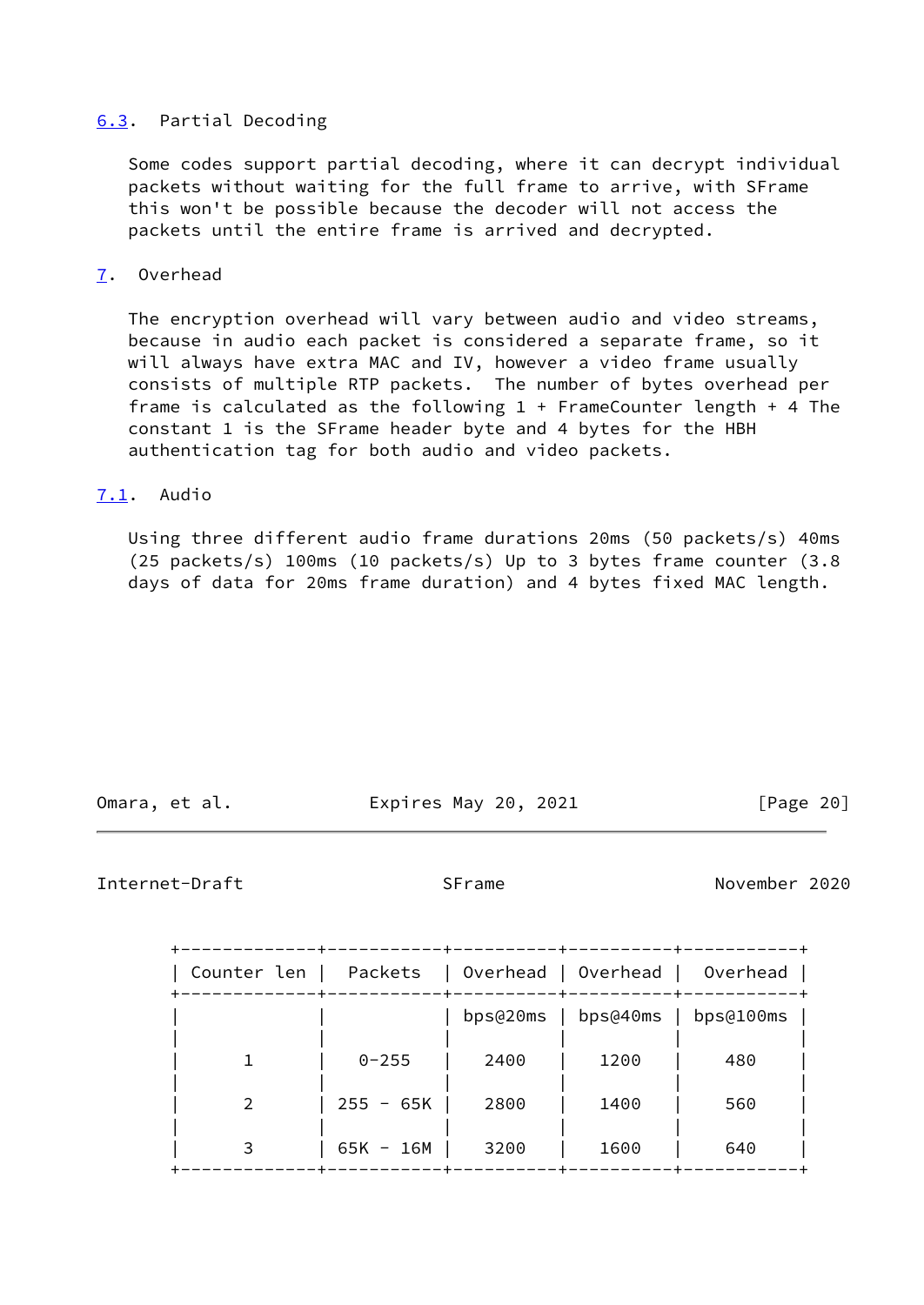# <span id="page-23-0"></span>[7.2](#page-23-0). Video

 The per-stream overhead bits per second as calculated for the following video encodings: 30fps@1000Kbps (4 packets per frame) 30fps@512Kbps (2 packets per frame) 15fps@200Kbps (2 packets per frame) 7.5fps@30Kbps (1 packet per frame) Overhead bps = (Counter length + 1 + 4 )  $*$  8  $*$  fps

| Counter len | Frames      | Overhead | Overhead                           | Overhead |
|-------------|-------------|----------|------------------------------------|----------|
|             |             |          | bps@30fps   bps@15fps   bps@7.5fps |          |
|             | $0 - 255$   | 1440     | 1440                               | 720      |
|             | $256 - 65K$ | 1680     | 1680                               | 840      |
| 3           | $56K - 16M$ | 1920     | 1920                               | 960      |
| 4           | $16M - 4B$  | 2160     | 2160                               | 1080     |

## <span id="page-23-1"></span>[7.3](#page-23-1). SFrame vs PERC-lite

 [RFC8723] has significant overhead over SFrame because the overhead is per packet, not per frame, and OHB (Original Header Block) which duplicates any RTP header/extension field modified by the SFU. [\[I-D.murillo-perc-lite](#page-25-6)] [<https://mailarchive.ietf.org/arch/msg/perc/](https://mailarchive.ietf.org/arch/msg/perc/SB0qMHWz6EsDtz3yIEX0HWp5IEY/) [SB0qMHWz6EsDtz3yIEX0HWp5IEY/](https://mailarchive.ietf.org/arch/msg/perc/SB0qMHWz6EsDtz3yIEX0HWp5IEY/)> is slightly better because it doesn't use the OHB anymore, however it still does per packet encryption using SRTP. Below the the overheard in  $[I-D.murillo-perc-lite]$  $[I-D.murillo-perc-lite]$  implemented by Cosmos Software which uses extra 11 bytes per packet to preserve the PT, SEQ\_NUM, TIME\_STAMP and SSRC fields in addition to the extra MAC tag per packet.

| Omara, et al. | Expires May 20, 2021 | [Page 21] |
|---------------|----------------------|-----------|

<span id="page-23-2"></span>Internet-Draft SFrame November 2020

OverheadPerPacket =  $11 + MAC$  length Overhead bps = PacketPerSecond  $\star$ OverHeadPerPacket \* 8

 Similar to SFrame, we will assume the HBH authentication tag length will always be 4 bytes for audio and video even though it is not the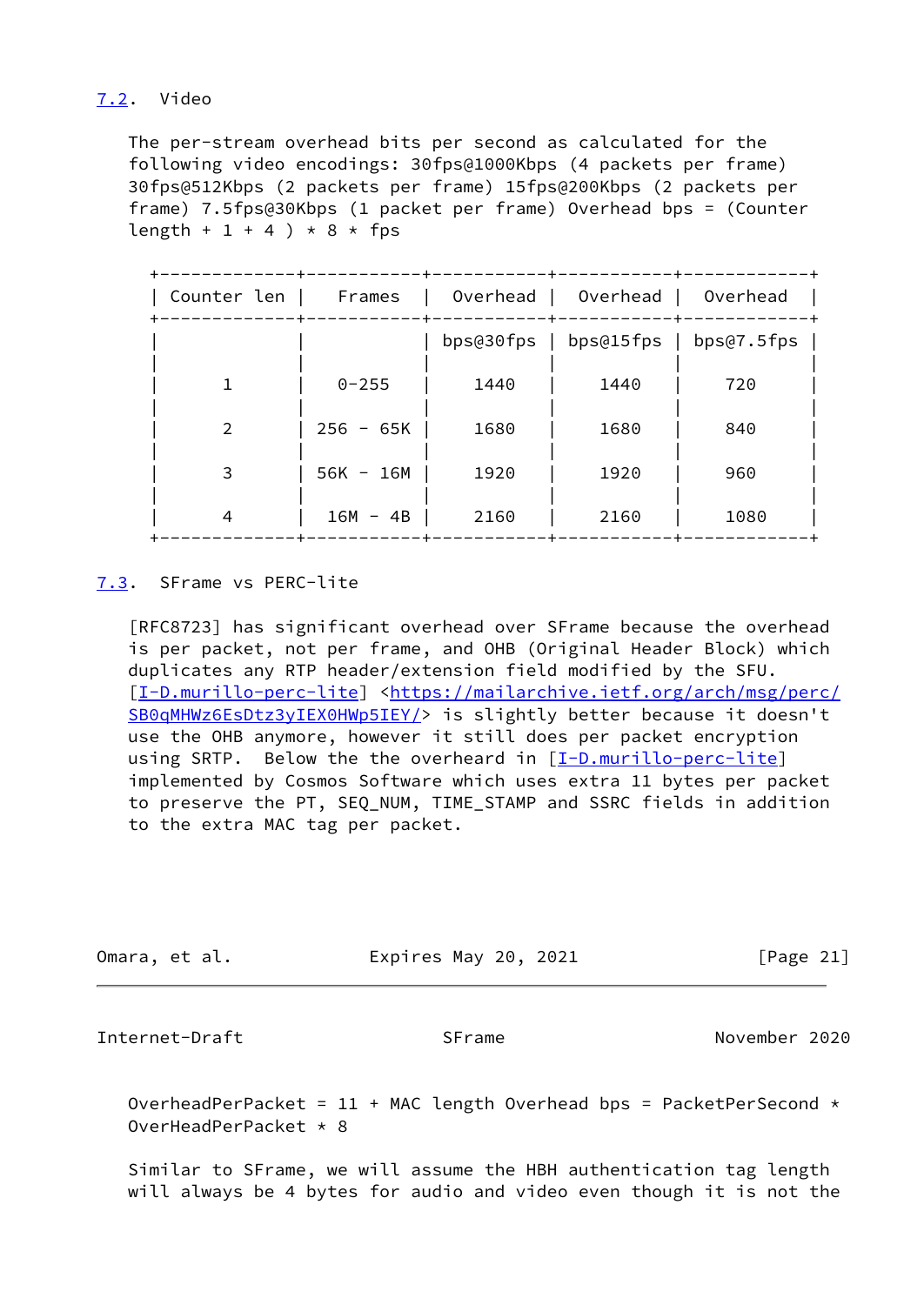case in this [\[I-D.murillo-perc-lite\]](#page-25-6) implementation

<span id="page-24-0"></span>[7.3.1](#page-24-0). Audio

|      | Overhead bps@20ms   Overhead bps@40ms   Overhead bps@100ms |      |
|------|------------------------------------------------------------|------|
| 6000 | 3000                                                       | 1200 |

<span id="page-24-1"></span>[7.3.2](#page-24-1). Video

|                          | Overhead bps@30fps   Overhead bps@15fps   Overhead bps@7.5fps |                                |
|--------------------------|---------------------------------------------------------------|--------------------------------|
| (4 packets per<br>frame) | (2 packets per<br>frame)                                      | $(1$ packet per frame) $\vert$ |
| 14400                    | 7200                                                          | 3600                           |

 For a conference with a single incoming audio stream (@ 50 pps) and 4 incoming video streams (@200 Kbps), the savings in overhead is 34800  $-$  9600 = ~25 Kbps, or ~3%.

- <span id="page-24-2"></span>[8](#page-24-2). Security Considerations
- <span id="page-24-3"></span>[8.1](#page-24-3). Key Management

 Key exchange mechanism is out of scope of this document, however every client MUST change their keys when new clients joins or leaves the call for "Forward Secrecy" and "Post Compromise Security".

<span id="page-24-4"></span>[8.2](#page-24-4). Authentication tag length

 The cipher suites defined in this draft use short authentication tags for encryption, however it can easily support other ciphers with full authentication tag if the short ones are proved insecure.

Omara, et al. Expires May 20, 2021 [Page 22]

<span id="page-24-5"></span>Internet-Draft SFrame November 2020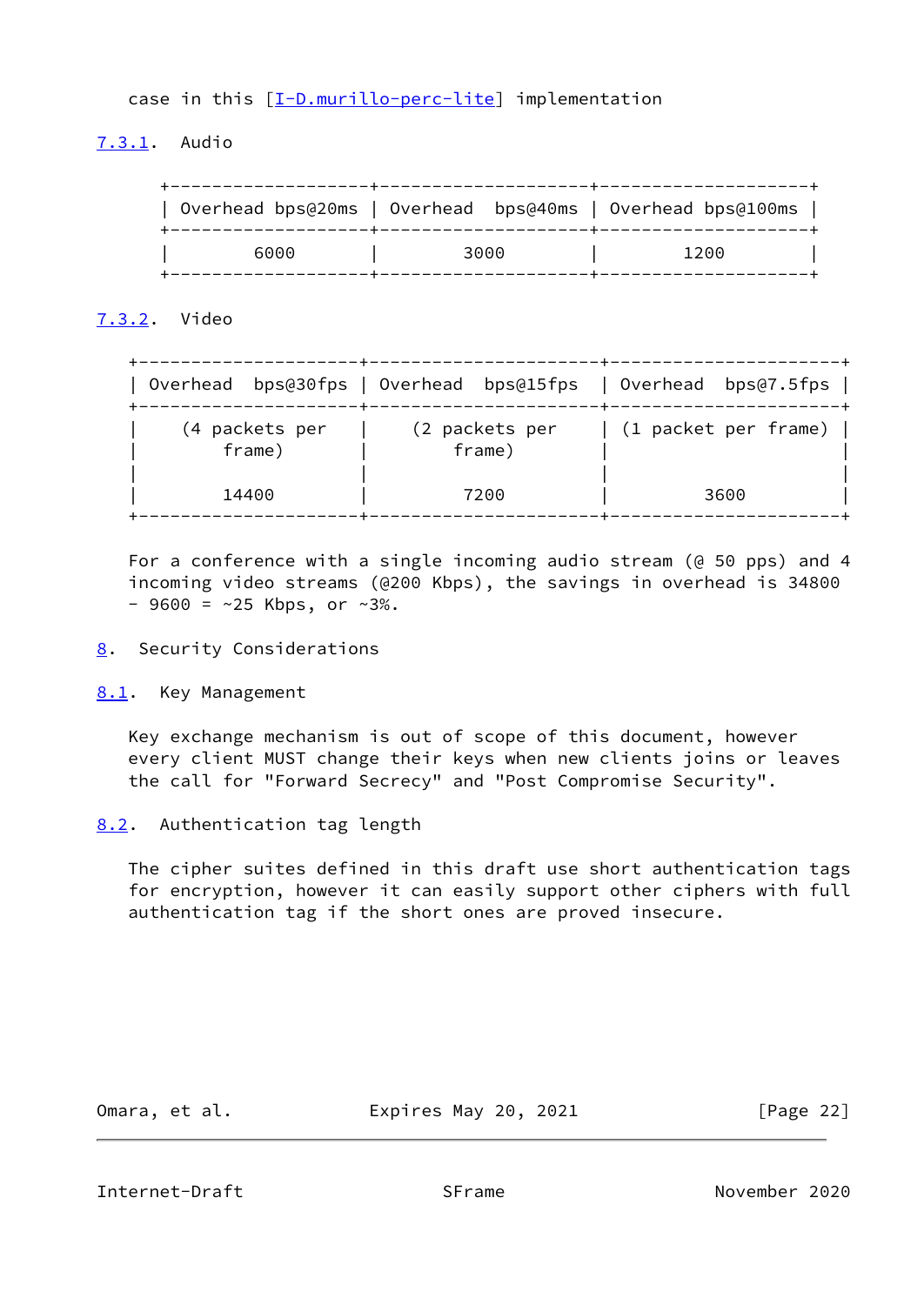## <span id="page-25-0"></span>[9](#page-25-0). IANA Considerations

This document makes no requests of IANA.

### <span id="page-25-1"></span>[10.](#page-25-1) References

- <span id="page-25-2"></span>[10.1](#page-25-2). Normative References
	- [RFC2119] Bradner, S., "Key words for use in RFCs to Indicate Requirement Levels", [BCP 14](https://datatracker.ietf.org/doc/pdf/bcp14), [RFC 2119](https://datatracker.ietf.org/doc/pdf/rfc2119), DOI 10.17487/RFC2119, March 1997, <[https://www.rfc-editor.org/info/rfc2119>](https://www.rfc-editor.org/info/rfc2119).
	- [RFC5116] McGrew, D., "An Interface and Algorithms for Authenticated Encryption", [RFC 5116](https://datatracker.ietf.org/doc/pdf/rfc5116), DOI 10.17487/RFC5116, January 2008, <[https://www.rfc-editor.org/info/rfc5116>](https://www.rfc-editor.org/info/rfc5116).
	- [RFC5869] Krawczyk, H. and P. Eronen, "HMAC-based Extract-and-Expand Key Derivation Function (HKDF)", [RFC 5869,](https://datatracker.ietf.org/doc/pdf/rfc5869) DOI 10.17487/RFC5869, May 2010, <[https://www.rfc-editor.org/info/rfc5869>](https://www.rfc-editor.org/info/rfc5869).
	- [RFC8174] Leiba, B., "Ambiguity of Uppercase vs Lowercase in [RFC](https://datatracker.ietf.org/doc/pdf/rfc2119) [2119](https://datatracker.ietf.org/doc/pdf/rfc2119) Key Words", [BCP 14](https://datatracker.ietf.org/doc/pdf/bcp14), [RFC 8174,](https://datatracker.ietf.org/doc/pdf/rfc8174) DOI 10.17487/RFC8174, May 2017, [<https://www.rfc-editor.org/info/rfc8174](https://www.rfc-editor.org/info/rfc8174)>.
- <span id="page-25-3"></span>[10.2](#page-25-3). Informative References

<span id="page-25-4"></span>[I-D.ietf-mls-architecture]

 Omara, E., Beurdouche, B., Rescorla, E., Inguva, S., Kwon, A., and A. Duric, "The Messaging Layer Security (MLS) Architecture", [draft-ietf-mls-architecture-05](https://datatracker.ietf.org/doc/pdf/draft-ietf-mls-architecture-05) (work in progress), July 2020.

<span id="page-25-5"></span>[I-D.ietf-mls-protocol]

 Barnes, R., Beurdouche, B., Millican, J., Omara, E., Cohn- Gordon, K., and R. Robert, "The Messaging Layer Security (MLS) Protocol", [draft-ietf-mls-protocol-10](https://datatracker.ietf.org/doc/pdf/draft-ietf-mls-protocol-10) (work in progress), October 2020.

<span id="page-25-6"></span>[I-D.murillo-perc-lite]

 Murillo, S. and A. Gouaillard, "End to End Media Encryption Procedures", [draft-murillo-perc-lite-01](https://datatracker.ietf.org/doc/pdf/draft-murillo-perc-lite-01) (work in progress), May 2020.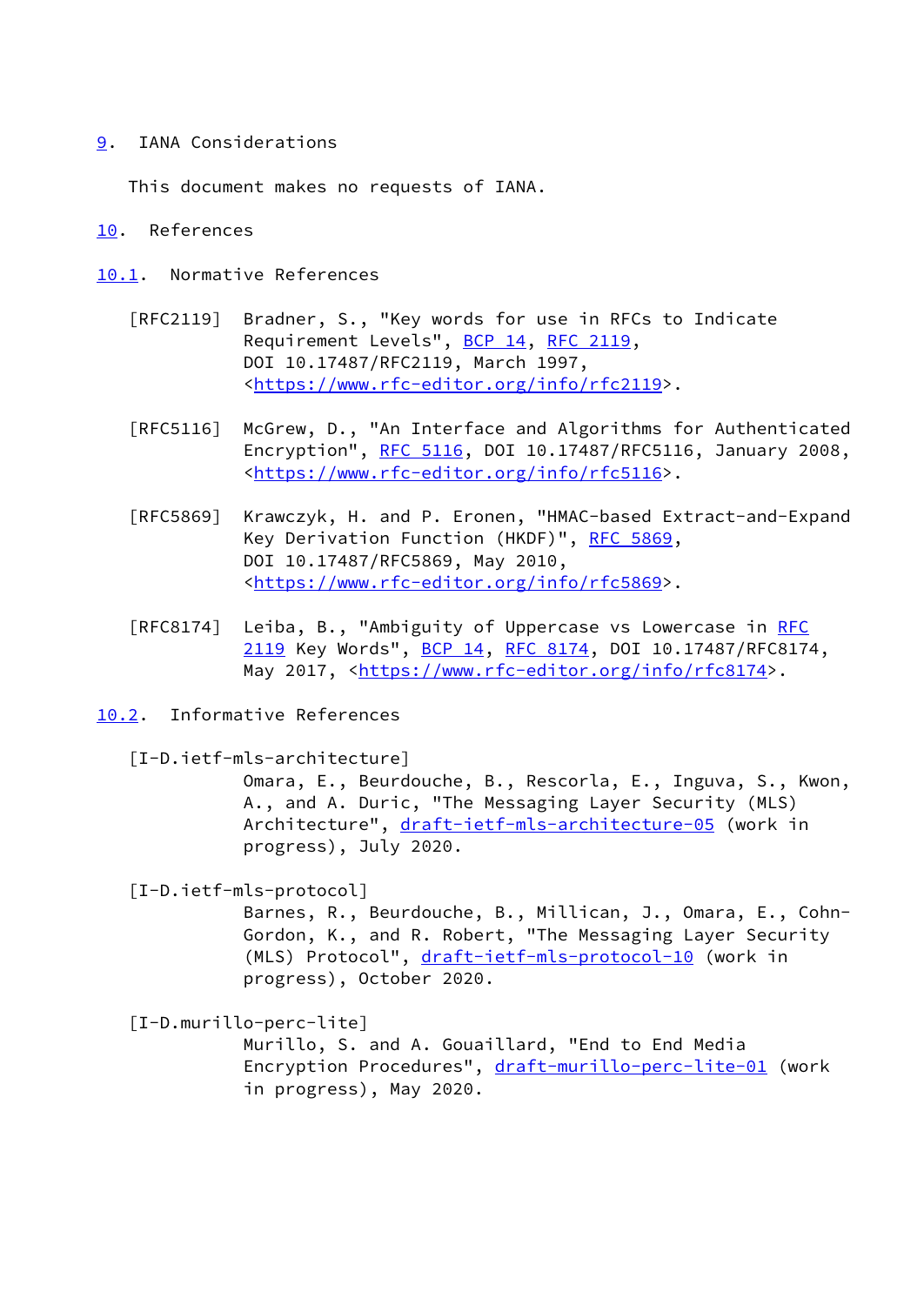#### <span id="page-26-0"></span>Internet-Draft SFrame November 2020

- [RFC3711] Baugher, M., McGrew, D., Naslund, M., Carrara, E., and K. Norrman, "The Secure Real-time Transport Protocol (SRTP)", [RFC 3711,](https://datatracker.ietf.org/doc/pdf/rfc3711) DOI 10.17487/RFC3711, March 2004, <[https://www.rfc-editor.org/info/rfc3711>](https://www.rfc-editor.org/info/rfc3711).
- [RFC8723] Jennings, C., Jones, P., Barnes, R., and A. Roach, "Double Encryption Procedures for the Secure Real-Time Transport Protocol (SRTP)", [RFC 8723](https://datatracker.ietf.org/doc/pdf/rfc8723), DOI 10.17487/RFC8723, April 2020, [<https://www.rfc-editor.org/info/rfc8723](https://www.rfc-editor.org/info/rfc8723)>.

Authors' Addresses

 Emad Omara Google

Email: emadomara@google.com

 Justin Uberti Google

Email: juberti@google.com

 Alexandre GOUAILLARD CoSMo Software

Email: Alex.GOUAILLARD@cosmosoftware.io

 Sergio Garcia Murillo CoSMo Software

Email: sergio.garcia.murillo@cosmosoftware.io